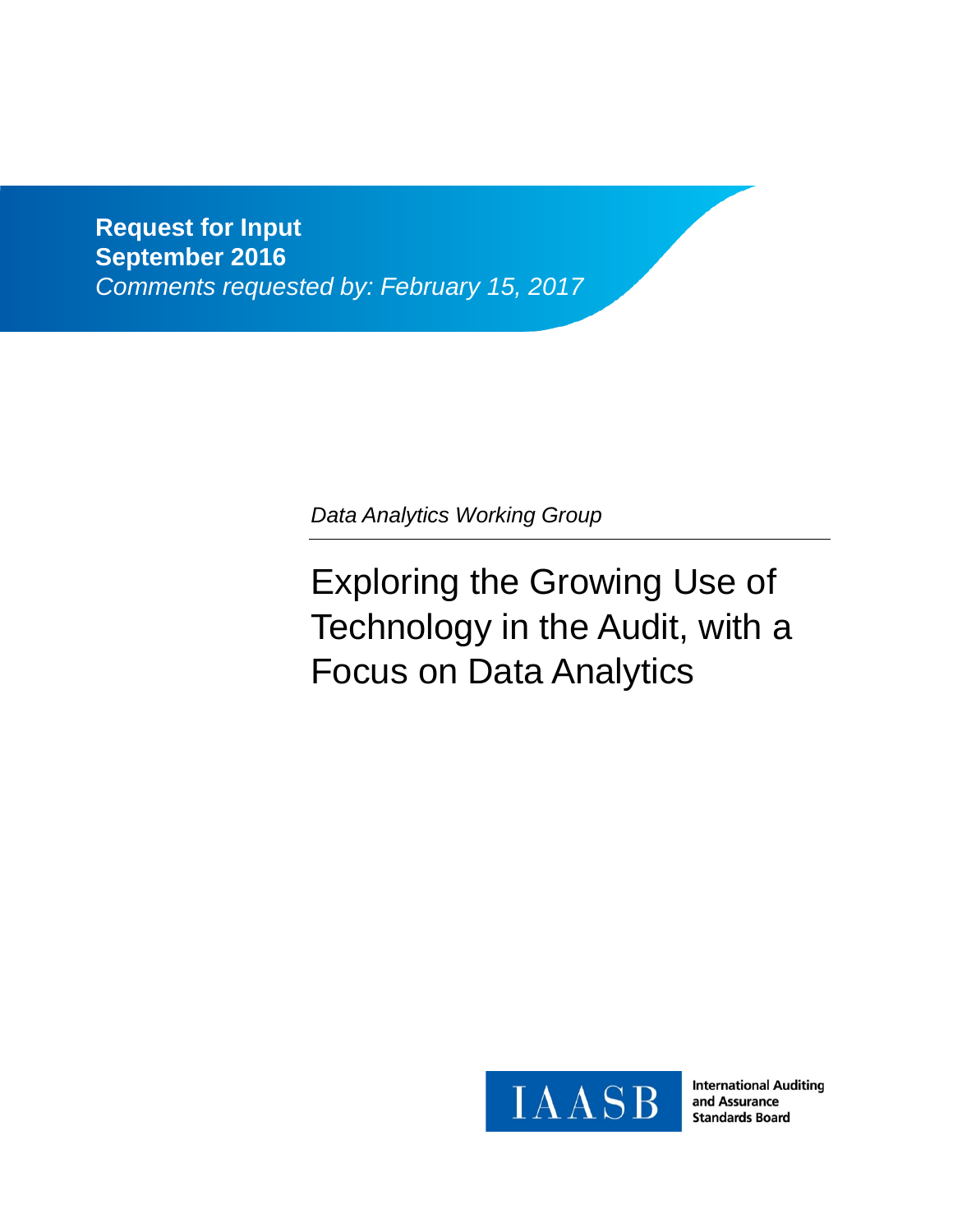## **About the IAASB**

This document has been prepared by the International Auditing and Assurance Standards Board's Data Analytics Working Group. It does not constitute an authoritative pronouncement of the IAASB, nor does it amend, extend or override the International Standards on Auditing.

The objective of the IAASB is to serve the public interest by setting high-quality auditing, assurance, and other related standards and by facilitating the convergence of international and national auditing and assurance standards, thereby enhancing the quality and consistency of practice throughout the world and strengthening public confidence in the global auditing and assurance profession.

The IAASB develops auditing and assurance standards and guidance for use by all professional accountants under a shared standard-setting process involving the Public Interest Oversight Board, which oversees the activities of the IAASB, and the IAASB Consultative Advisory Group, which provides public interest input into the development of the standards and guidance. The structures and processes that support the operations of the IAASB are facilitated by the International Federation of Accountants (IFAC).

For copyright, trademark, and permissions information, please see page 23.





**International Auditing** and Assurance Standards Board.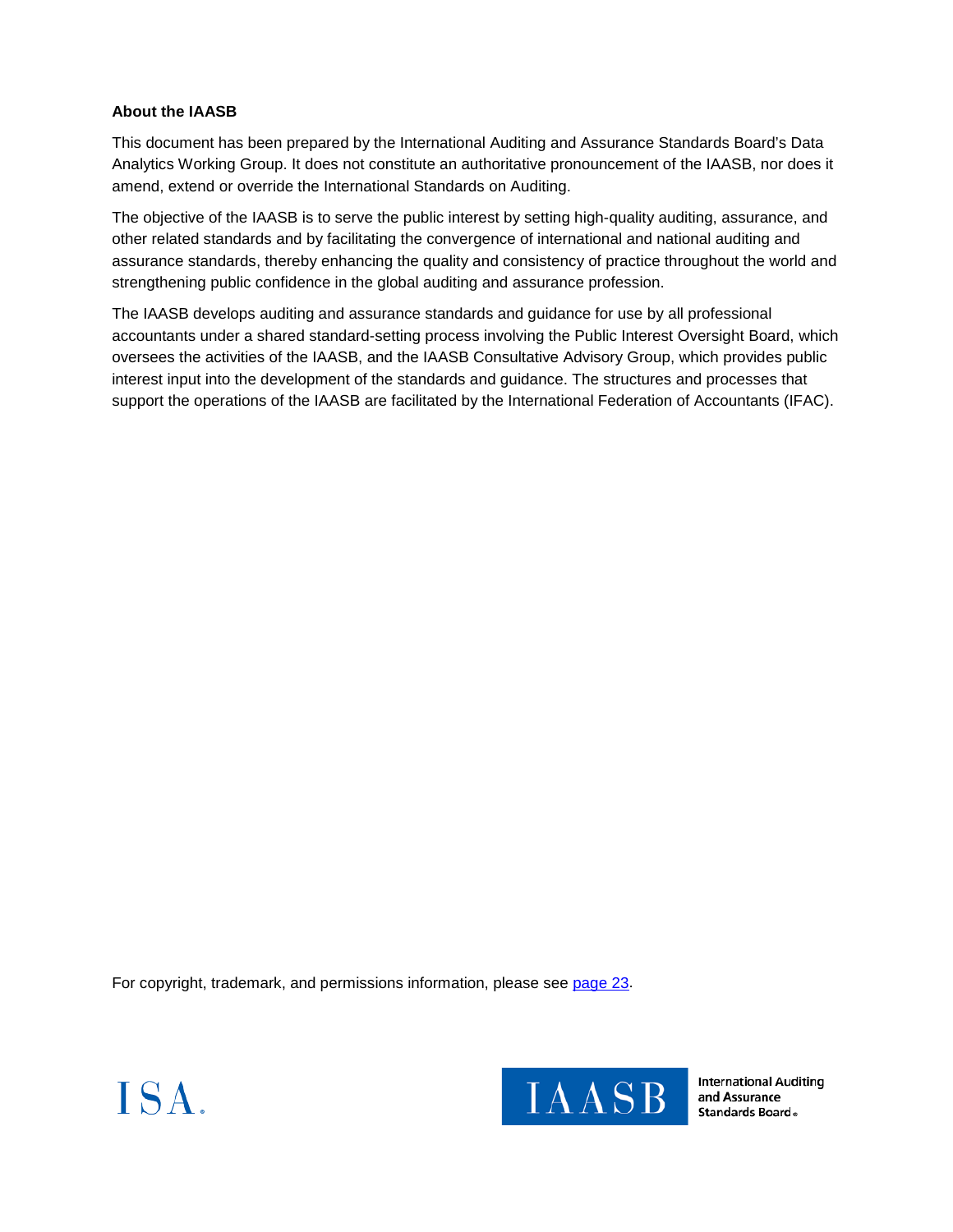# **EXPLORING THE GROWING USE OF TECHNOLOGY IN THE AUDIT, WITH A FOCUS ON DATA ANALYTICS**

## **CONTENTS**

|                                                                                  | Page           |
|----------------------------------------------------------------------------------|----------------|
| The IAASB's Data Analytics Working Group and the Purpose of this Publication     | 4              |
|                                                                                  | 5              |
| Why Are We Taking Notice of the Growing Use of Data Analytics and Related        | 6              |
|                                                                                  | $\overline{7}$ |
|                                                                                  | 8              |
| Why All the Discussion? Why Not Just Move Forward with Making                    | 9              |
|                                                                                  | 11             |
| Considerations Specific to Auditors who Perform Audits of Small- and             | 15             |
|                                                                                  | 15             |
| Considerations Specific to Auditors who Perform Audits of Public Sector Entities | 15             |
|                                                                                  | 15             |
|                                                                                  | 19             |
| Appendix-Additional Resources                                                    |                |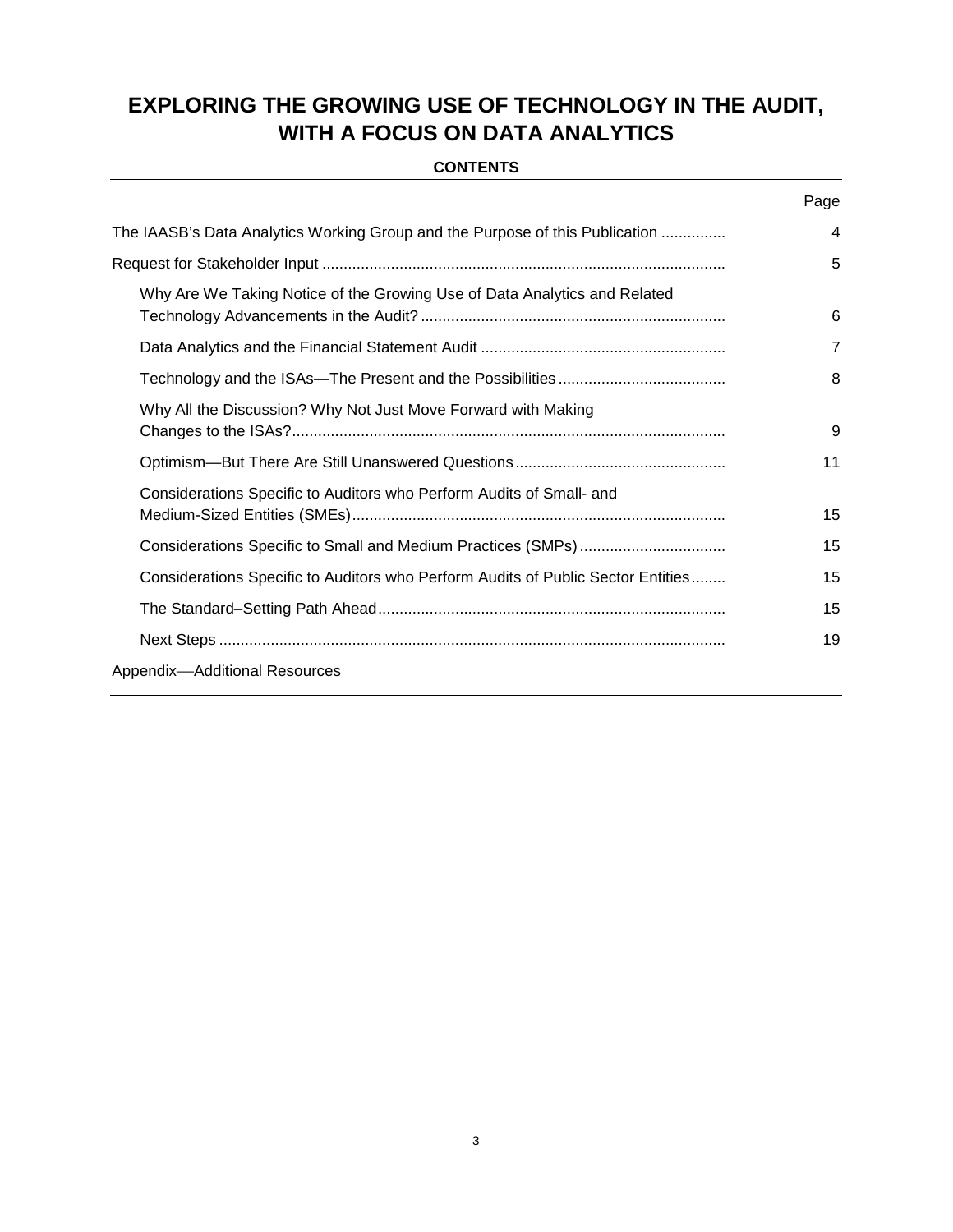## **The IAASB's Data Analytics Working Group and the Purpose of this Publication**

The IAASB established the Data Analytics Working Group (DAWG) to inform the Board as to how and when to respond to developments in technology most effectively in the public interest. Since its inception in mid-2015, the DAWG has performed outreach with various stakeholders, including accounting firms, National Auditing Standard Setters (NSS), audit regulators and oversight authorities, International Federation of Accountants (IFAC) member bodies and representatives of the IFAC Small and Medium Practices Committee. The DAWG has also benefited from the insights gained from the robust discussions and debate on the topic of data analytics at the IAASB's June 2015, September 2015, March 2016 and June 2016 meetings, as well as the IAASB Consultative Advisory Group (CAG) September 2015 and March 2016 meetings.<sup>1</sup> The DAWG's activities have also included monitoring and gathering information on the various applications of data analytics and the relationship to the financial statement audit (such as the effect on risk assessments, testing approaches, analytical procedures and other audit evidence).

This publication provides insights into the opportunities and challenges with the use of data analytics in the audit and outlines the insights gained from the DAWG's activities to date. The purpose of this publication is to:

- (a) Inform stakeholders about the IAASB's ongoing work to explore effective and appropriate use of technology, with a focus on data analytics, in the audit of financial statements; and
- (b) Obtain stakeholder input and perspectives on whether all of the considerations relevant to the use of data analytics in a financial statement audit have been identified. Please see questions requesting stakeholder input on page 5.

Agenda material for the IAASB and IAASB CAG meetings is available at www.iaasb.org/projects/data-analytics.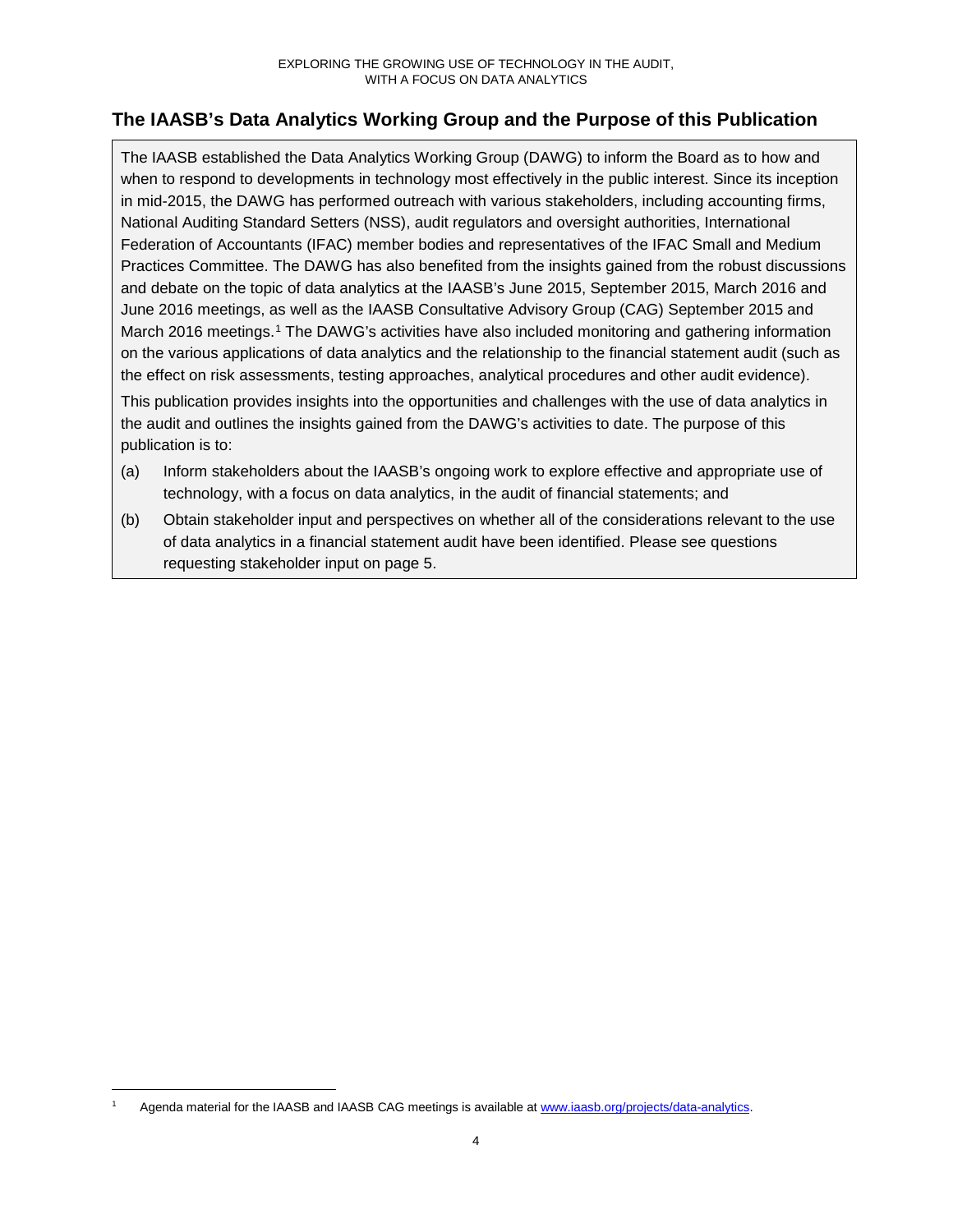## **Request for Stakeholder Input**

The DAWG's work in this area is not done and the IAASB has an open mind as to the way forward. In addition to the matters addressed in this publication, the IAASB and the DAWG are requesting your input on the following questions.

- (a) Have we considered all circumstances and factors that exist in the current business environment that impact the use of data analytics in a financial statement audit?
- (b) Is our list of standard-setting challenges accurate and complete?
- (c) To assist the DAWG in its ongoing work, what are your views on possible solutions to the standardsetting challenges?
- (d) Is the DAWG's planned involvement in the IAASB projects currently underway appropriate?
- (e) Beyond those initiatives noted in the *Additional Resources* section of this publication, are there other initiatives of which we are not currently aware of that could further inform the DAWG's work?
- (f) In your view, what should the IAASB's and DAWG's next steps be? For example, actions the IAASB and DAWG are currently considering include:
	- (i) Focusing attention on revisions, where appropriate, to ISAs affected by the IAASB's current projects.
	- (ii) Exploring revisions to ISA 520.2
	- (iii) Hosting one or more conferences with interested stakeholders to collectively explore issues and possible solutions to the identified challenges.
	- (iv) Continuing with outreach and exploration of issues associated with the use of data analytics in a financial statement audit, with a view towards a formal Discussion Paper consultation in advance of any formal standard-setting activities.

The IAASB and the DAWG are interested in views that readers may have on these questions or any others that we have not yet considered in relation to the use of data analytics in a financial statement audit. Please submit written responses through the IAASB's website. Written responses are requested by **February 15, 2017**, to help the IAASB determine the way forward for the data analytics project. The IAASB also intends to form a project advisory panel to further explore these key questions.

 <sup>2</sup> ISA 520, *Analytical Procedures*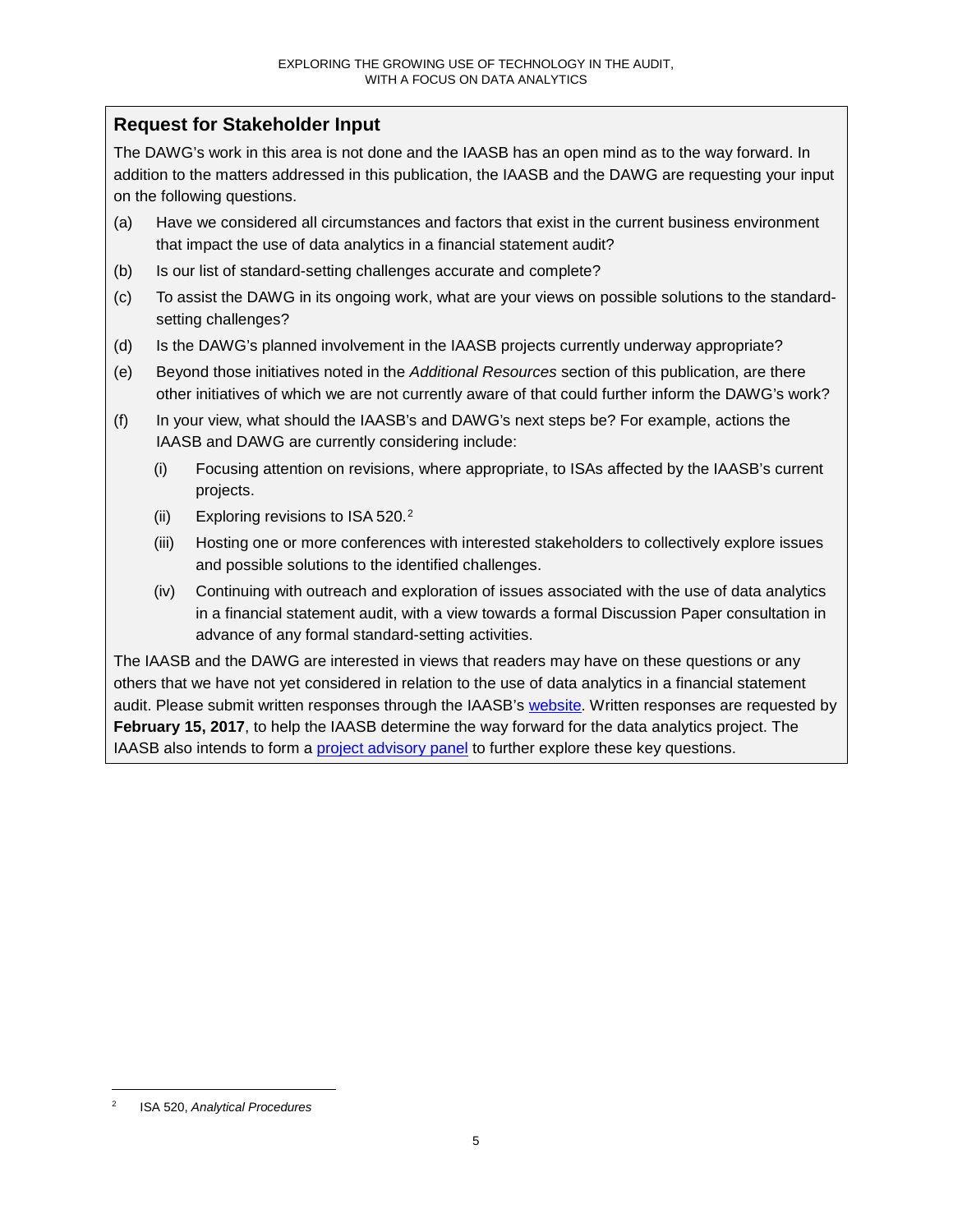## **Why Are We Taking Notice of the Growing Use of Data Analytics and Related Technology Advancements in the Audit?**

- $1.$ Auditors play a key role in contributing to the credibility of the financial statements on which they are reporting. High-quality audits support financial stability. As the global auditing standard setter, the IAASB has a public interest responsibility to develop standards and guidance for auditors to facilitate high-quality audits being achieved. This in turn builds public trust and confidence in financial statements and corporate financial reporting more broadly.
- In the history of the audit profession, there have been shifts in how the audit is executed. These  $2.$ shifts have been a result of transformations in the environment in which companies operate, and in which audits are performed. Prior to the current risk-based audit approach, companies operated in a far less complex environment. As a result, the audit was carried out in a largely manual way with a relatively high proportion of the financial information underlying the financial statements being tested without any significant emphasis on the nature and extent of the risks of material misstatement.
- 3. Over time, the risk-based audit approach has evolved—due to (i) higher transaction volumes such that auditors were not able to test all transactions underlying the financial statements; (ii) increased complexity; (iii) regulation stimulated by highly public failures of companies; and (iv) technology limitations. A risk-based audit focuses on the nature and extent of risks of material misstatement for the particular engagement, with greater emphasis on obtaining an understanding of internal control established by an entity and, where appropriate, obtaining audit evidence from the auditor's testing of the effectiveness of such internal control.
- $4.$ Technological change is occurring at a rapid pace, ushering in the capability to capture and communicate data digitally, on an unprecedented scale and almost instantaneously. This has resulted in an increasing focus on data, whether structured or unstructured, and whether generated internally or externally to the entity. Comprehensive and powerful digital information systems are increasingly capable of handling, analyzing, communicating and responding to these data-related changes. Companies are rapidly changing their business models in innovative ways in response to these developments.
- 5. Stakeholder expectations regarding the use of technology in the financial statement audit are evolving. Developments in technology, both within the financial reporting systems used to initiate, process, record and store data representing the information in the financial statements, and the tools and techniques available to analyze that data, are resulting in questions from stakeholders regarding how data analytics fits into the current risk based audit model. In a number of jurisdictions, particularly where proposals and re-proposals for audit are now more common, entities are inquiring of the auditor's data analytics capabilities and in some cases, expecting the auditor to perform an audit that includes the increased use of technology, particularly data analytics.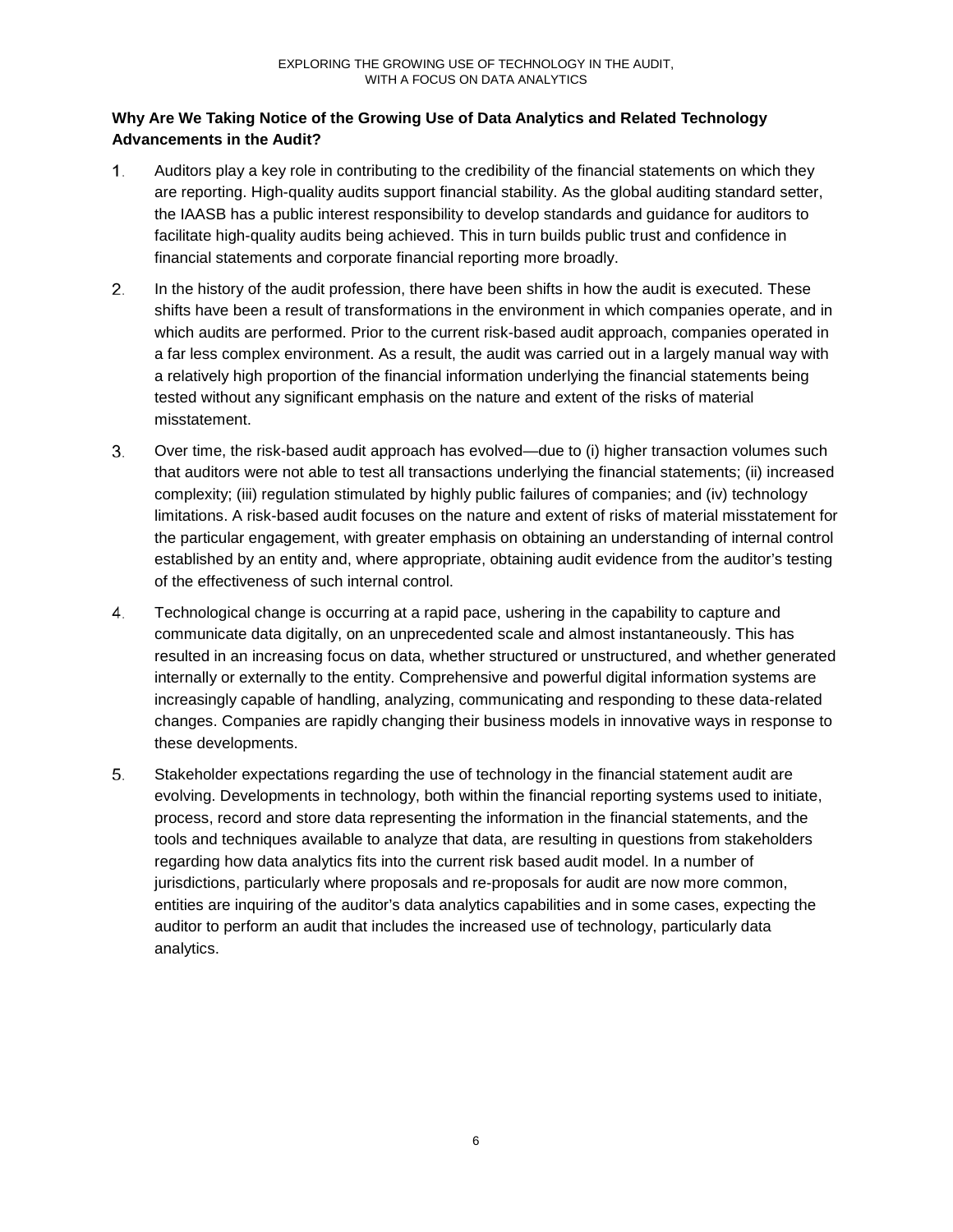## **Data Analytics and the Financial Statement Audit**

- 6. The quality of a financial statement audit can be enhanced by the use of data analytics. Data analytics, when used to obtain audit evidence in a financial statement audit, is the science and art of discovering and analyzing patterns, deviations and inconsistencies, and extracting other useful information in the data underlying or related to the subject matter of an audit through analysis, modeling and visualization for the purpose of planning or performing the audit.3
- $7<sub>1</sub>$ The application of professional skepticism and professional *response.*judgment is improved when the auditor has a robust understanding of the entity and its environment. In an increasingly complex and high-volume data environment, the use of technology and data analytics offers opportunities for the auditor to obtain a more effective and robust understanding of the entity and its environment, enhancing the quality of the auditor's risk assessment and response. Other benefits of the use of data analytics include:
	- (a) Enhancing the auditor's ability to gather audit evidence from the analysis of larger populations, including enabling better risk-based selections from those populations for further testing by the auditor.
	- (b) Broader and deeper auditor insight of the entity and its environment, which provides the entity being audited with additional valuable information to inform its own risk assessment and business operations.



<sup>&</sup>lt;sup>3</sup> This definition of data analytics is based largely on a definition used in an American Institute of Certified Public Accountants (AICPA) publication titled *Audit Analytics and Continuous Audit, Looking Toward the Future*.

*In an increasingly complex and highvolume data environment, the use of technology and data analytics offers opportunities for the auditor to obtain a more effective and robust understanding of the entity and its environment, enhancing the quality of the auditor's risk assessment and*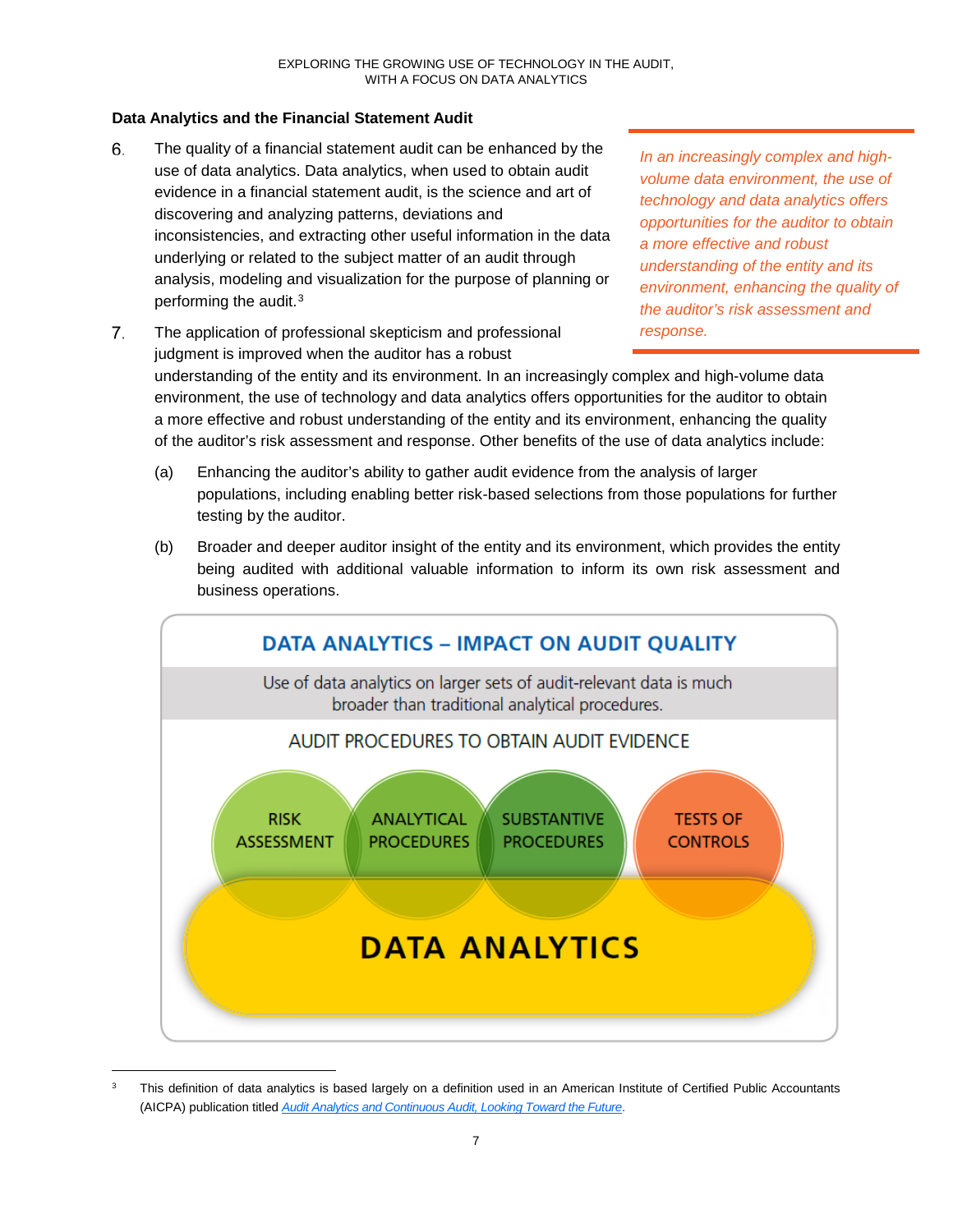- 8. While the benefits are clear, there are also limitations auditors need to be aware of in using data analytics. For example:
	- (a) Auditors need to have a clear understanding of the data they are analyzing, particularly the relevance of the data to the audit. Analysis of data that is not relevant to the audit, is not well-

*Being able to test 100% of a population does not imply that the auditor is able to provide something more than a reasonable assurance opinion or that the meaning of "reasonable assurance" changes.*

controlled, is unreliable or the source of which (internal or external) is not well-understood could have negative consequences to audit quality. While the analysis of relevant and reliable data provides valuable insights to the auditor, it will not provide everything the auditor needs to know.

(b) Due to the need for the auditor to exercise professional judgments in relation to accounting and auditing, as well as issues related to data completeness and validity, being able to test 100% of a population does

not imply that the auditor is able to provide something more than a reasonable assurance opinion or that the meaning of "reasonable assurance" changes.

- (c) In the financial statements of the majority of entities, there are significant amounts and disclosures that are accounting estimates (or that are based on accounting estimates) or that contain qualitative information. Professional judgment is necessary to assess the reasonableness of the entity's estimated value and disclosures of those items. While the data analytics technology of today is able to unlock valuable insights for the auditor to consider, its use in a financial statement audit will not replace the need for professional judgement and professional skepticism.
- (d) The effective use of technology can support the auditor in obtaining sufficient and appropriate audit evidence. However, caution should be exercised regarding the auditor's and stakeholders' potential "overconfidence" in technology, in which auditors lacking a clear understanding of the uses and limitations of technology falsely believe the results to be infallible (i.e., the output must be 100% accurate because a software program produced it).

## **Technology and the ISAs—The Present and the Possibilities**

9. The ISAs do not prohibit, nor stimulate, the use of data analytics. Technological advancements and

the increasing relevance and use by businesses of data analysis in decision making are causing the IAASB and its stakeholders to evaluate whether the ISAs will continue to meet the needs of those who rely on the auditor's report in a fast-paced digital world. The ISAs acknowledge the use of technology by the auditor in

executing the audit, through use of Computer Assisted Audit Techniques (CAATs). However, the reference to CAATs in the ISAs was created in a completely different technological era and CAATs have evolved significantly into what is now being referred to as data analytics.

10. The ISAs need to continue to be robust and relevant in a fast-developing environment. At the same time, the ISAs need to be capable of being applied to drive appropriate auditor performance regardless of the circumstances (i.e., keeping to principles rather than specifics tied to current practice). Of particular relevance to an audit are technological developments resulting in more powerful data analysis tools and techniques that can be used in procedures to obtain audit evidence. These data analysis tools and techniques provide the auditor, in an environment of

*The ISAs do not prohibit, nor stimulate, the use of data analytics.*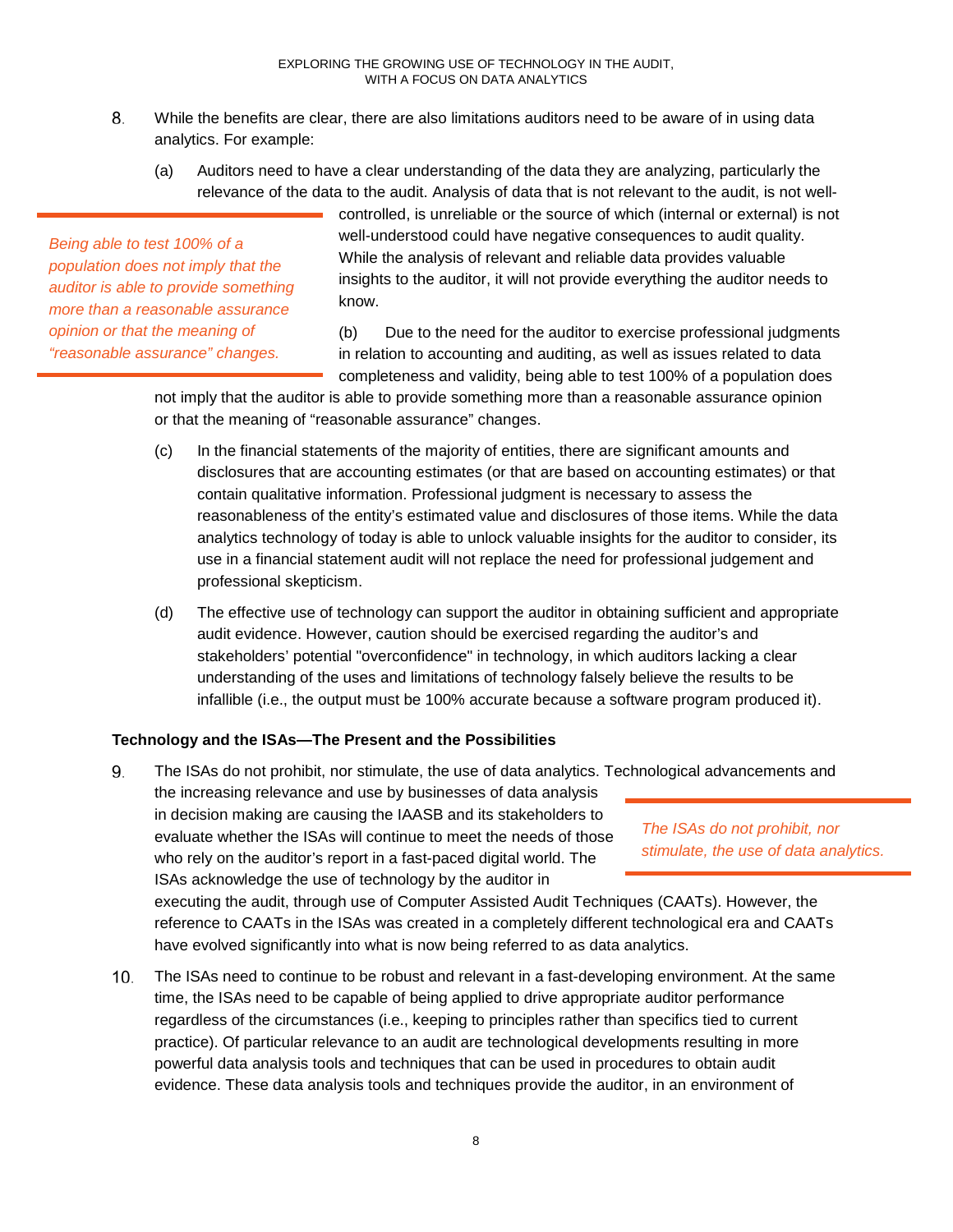increasing complexity and large populations of audit relevant data, with enhanced capabilities to more effectively and efficiently understand the entity and its environment.

 $11.$ Data analytics provide an opportunity to maximize the effectiveness of the human element. For example, technology solutions can reduce the amount of time dedicated to manual analysis, allowing more time to be spent by the auditor on the more judgmental aspects of an analysis. Because data analytics is able to provide the auditor with different and more informative insights, the use of data analytics improves the auditor's ability to identify relationships and inconsistencies, enhancing the auditor's judgments and ability to be appropriately skeptical. However, auditors have indicated that they find

*Auditors have indicated that they find challenges in fitting the audit evidence derived from data analytics into the current audit evidence model within the ISAs.*

challenges in fitting the audit evidence derived from data analytics into the current audit evidence model within the ISAs. Auditors are considering the implications of analysis of the entity's data across 100% of a population, for example:

- (a) How doing so informs the auditor's identification and assessment of the risks of material misstatement.
- (b) Whether, in addition to supporting risk assessment, data analytics can be used to provide substantive audit evidence, and whether that evidence arises from what are classified in the ISAs as tests of controls, tests of detail or substantive analytical procedures.
- (c) Whether the use of data analytics has an effect on evidence required from performance of other substantive audit procedures or tests of controls.

## **Why All the Discussion? Why Not Just Move Forward with Making Changes to the ISAs?**

Technological advancements and developments in data analytics challenge everyone and giving  $12.$ serious consideration to the possibilities requires vision. The ISAs were written in a completely different technological era. While the ISAs are not that old, there have been rapid changes in technological advancements in recent years, the breadth and scale of which was not and probably could not have been reasonably anticipated at the time that many of the ISAs were developed or revised. Some hold the view that the current environment of fast-paced change and the expectation of ongoing evolution create a compelling platform for revisiting fundamental questions such as what the audit could or should be, including exploring whether there is a need to possibly start with a blank sheet of paper as attempting to retrofit data analytics into the ISAs today is likely not an effective approach.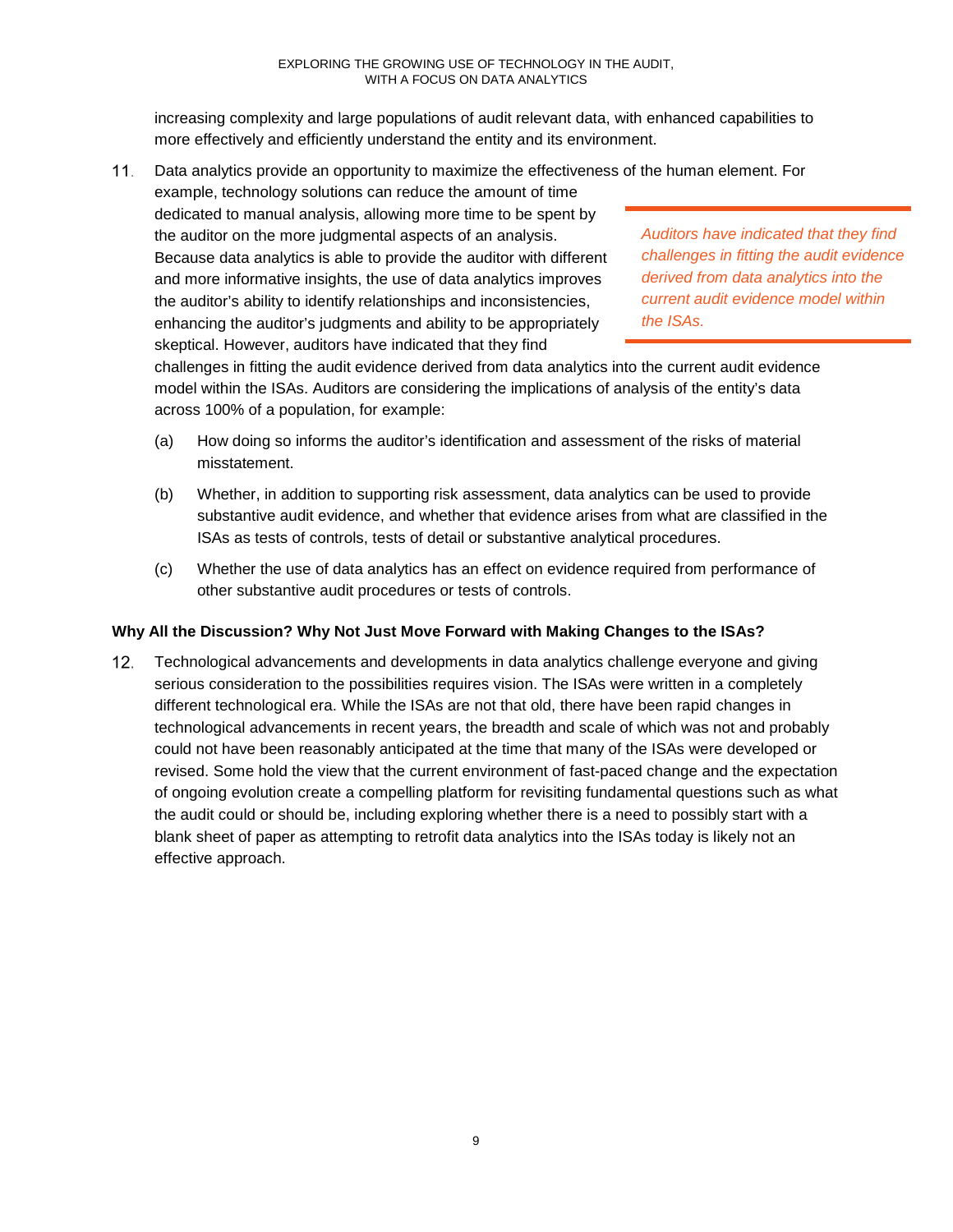#### EXPLORING THE GROWING USE OF TECHNOLOGY IN THE AUDIT, WITH A FOCUS ON DATA ANALYTICS



- $13.$ The ISAs do not prohibit the use of data analytics techniques. However, the lack of reference to data analytics beyond mention of traditional CAATs in the ISAs may be viewed as a barrier to their adoption more broadly.
- 14. This lack of reference to data analytics in the ISAs also results in some being of the view that gathering information from the use of data analytics does not necessarily reduce the procedures required by the ISAs today, even if those required procedures now appear redundant as a result of the information gained from the use of data analytics.
- $15.$ Should the ISAs specifically acknowledge the possibility of obtaining audit evidence from data analytics? In a regulatory environment where auditors are being innovative with the use of developments in technology to enhance audit quality and the effectiveness and efficiency<sup>4</sup> of their audits, they are having to be courageous in new ways of auditing without the support of the auditing literature. In some jurisdictions, increased use of technology and data in the audit are being demanded by the marketplace. Investors too have noted that, while the auditing standards are not broken, they need to reflect current practices and developments in order to remain relevant and meet investor expectations of the effective use of technology by the auditor to deliver high-quality audits. There is a risk associated with the use of new and innovative techniques for which there is not a strong framework within the standards. Challenges result for audit oversight authorities when performing audit inspections. Auditors are faced with the increased risk of getting second guessed on inspection and not having a clear basis in the auditing standards to substantiate the judgments made and procedures performed. This may deter auditors from using and experimenting with data analytics. There is also a risk that views of audit oversight authorities might evolve in an inconsistent manner—within and between jurisdictions.
- 16. Auditors, audit oversight authorities, standard setters and other stakeholders need to work together in exploring how developments occurring in technology could support enhanced audit quality.
- $17.$ There are very likely opportunities for the ISAs to be revised to address technological advancements and data analytics. Auditors and audit oversight authorities are looking to standard setters, such as the IAASB, to act in this area. Auditing standards should foster enhanced audit quality. At the same time, auditing standards should also be able to accommodate developments (such as technology advancements) that occur in the future, without

*Auditors, audit oversight authorities, standard setters and other stakeholders need to work together in exploring how developments occurring in technology could support enhanced audit quality.*

Improving the efficiency of the audit allows the auditor to shift time away from lower risk areas of the audit to the higher risk (and more judgmental) areas of the audit.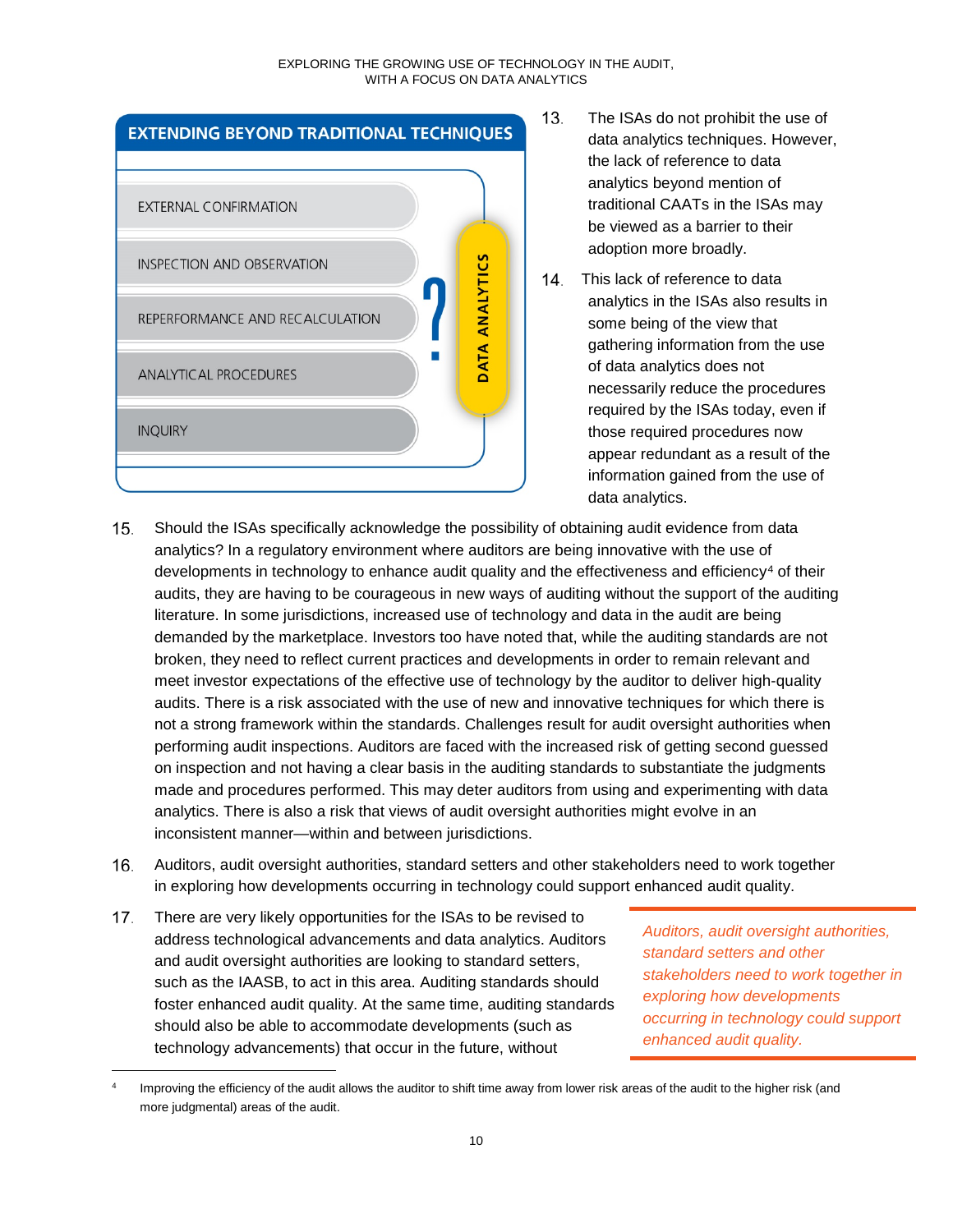needing to be in a continual state of change. While significant technological developments have occurred to date, including in the area of data analytics, further development and analysis (such as academic research) is anticipated in the near future.

## **Optimism—But There Are Still Unanswered Questions**

### *Challenges Posed by Environmental Factors and Circumstances in the Business Environment*

- There are a number of circumstances and factors that exist that impact the use of data analytics in 18. a financial statement audit. These circumstances and factors include:
	- (a) **Data acquisition** including challenges with access to the large data sets that are needed to effectively execute certain types of data analytics. In most instances, the entity's data needs to be transferred to the auditor and, in addition to concerns related to data security and privacy, having sufficient infrastructure to store and then process the data can be challenging due to the size and volume of data.
	- (b) **Conceptual challenges** when performing an audit that involves data analytics, the engagement team may be requesting data from the entity and asking questions about that data that have not been asked in the past. The approach to certain areas of the audit where data analytics is utilized is also quite different to what the entity may be used to seeing, and the entity may be hesitant to provide all of the data being requested.
	- (c) **Legal and regulatory challenges** these include concerns regarding data security and privacy, but also jurisdictional law and regulation that, in some cases, prohibits data from leaving the jurisdiction within which the entity is located. This can be particularly challenging when the auditor needs to transfer the data to information technology (IT) facilities that may be located outside of the jurisdiction of the entity.
	- (d) **Resource availability** a model that may be used by auditors utilizing data analytics in the audit may require skilled centralized resources supporting engagement teams. These skilled centralized resources are often data scientists and, as the extent of use of data analytics in the audit grows, strain is put on the resources currently available.
	- (e) **How regulators and audit oversight authorities maintain oversight** in a rapidly changing area when the audit oversight authorities have little experience themselves of inspecting audits where the auditor has made use of data analytics and other technology innovations.
	- (f) **The investment in re-training and re-skilling auditors** that over time have acquired knowledge, skills and experience in traditional ways of auditing that have been around for a long time is a challenge for the profession. From the most experienced to the least experienced auditor, and from the largest accounting firms to the smallest, changing the auditor's mindset to gathering audit evidence from the use of data analytics compared to traditional techniques will require time and investment in training.

## *Challenges Encountered by Auditors that May Affect Audit Standard Setting*

In the context of the environmental factors and circumstances noted above, the following are challenges encountered by auditors when making use of data analytics in a financial statement audit that may be considered as affecting audit standard setting: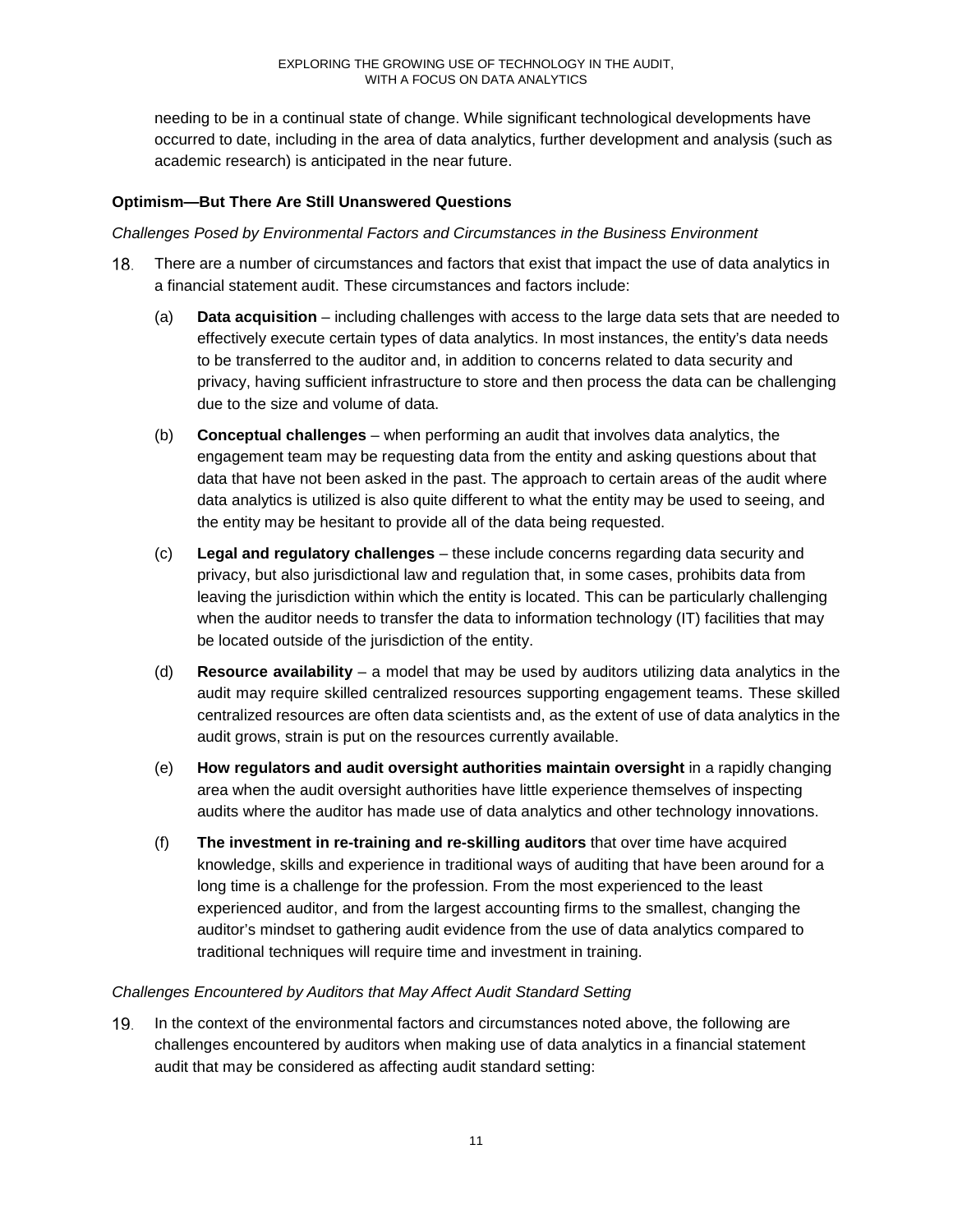- (a) **General IT controls**. Data analysis triggers more questions regarding general IT controls and application controls, particularly:
	- (i) What is the minimum level of general IT controls testing, and the impact of the results of that testing, when the auditor is using data analytics in the audit; and
	- (ii) The impact of any deficiencies in general IT controls and application controls upon which the auditor intends to rely in order to conclude that the data from the IT system is sufficiently reliable for the auditor's purpose.
- (b) Audit procedures when the majority of data utilized is **information produced by the entity**. The ISAs require the auditor to evaluate whether the information is sufficiently reliable for the auditor's purposes, which includes, as necessary in the circumstances:
	- (i) Obtaining audit evidence about the accuracy and completeness of the information; and
	- (ii) Evaluating whether the information is sufficiently precise and detailed for the auditor's purposes.

In an audit using data analytics, where much or the majority of the data utilized is produced by the entity, what procedures should the auditor be expected to perform to satisfy the requirements in the ISAs noted above? Considering the nature of the data being utilized, the ISAs could be expanded to provide greater specificity and guidance to auditors.

(c) **Considering the relevance and reliability of external data**. The auditor cannot assume that data from third-party sources is complete and accurate. External data obtained from third-party data providers may only be an aggregation of data obtained from multiple sources and may not have been subject to procedures to validate completeness, accuracy and reliability of data that is needed in an external audit context. The question for standard setters becomes what procedures does the auditor need to perform to meet the existing requirements in the ISAs to consider the relevance and reliability of the information to be used as audit evidence? How is this different from the premise in the extant ISAs that the reliability of audit evidence is increased when it is obtained from independent sources outside of the entity?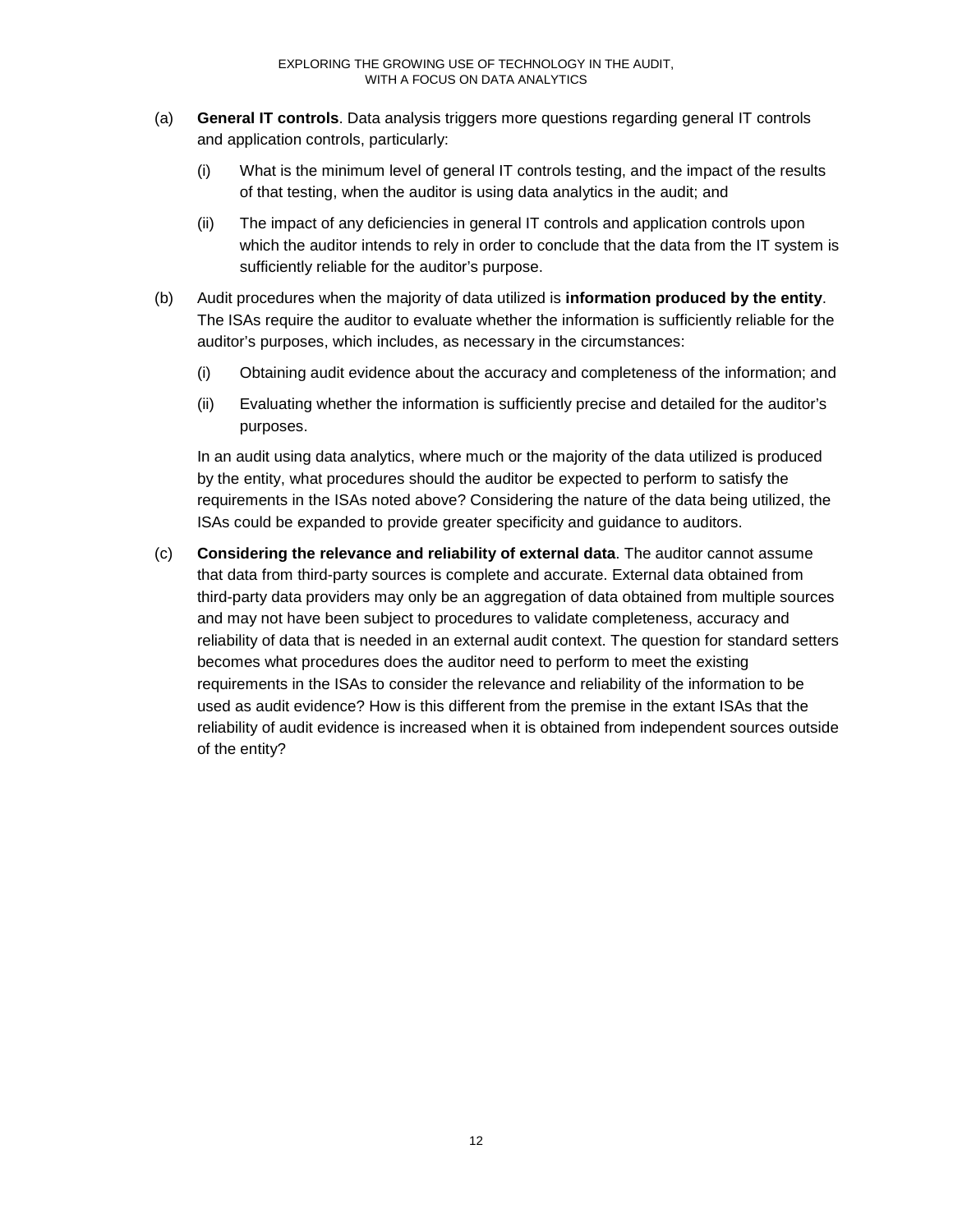(d) **What is the nature of the audit evidence** obtained via data analytics when initially used as a **risk assessment** procedure (keeping in mind that the ISAs currently state that audit evidence from risk assessment procedures by themselves do not provide sufficient appropriate audit evidence on which to base the opinion)? When using data analytics for purposes of informing the auditor's risk assessment, the auditor does not develop an expectation of results. Audit evidence obtained from using data analytics for risk assessment could also be useful in other respects–but under the current requirements in the ISAs, this would not be considered audit evidence from a substantive analytical procedure as the auditor did not establish an expectation of the results at the outset of executing the analysis). Should the ISAs address when audit evidence obtained from data analytics alone would be considered sufficient appropriate audit evidence?



- (e) **In the current risk and response nature of the ISAs**, how does an engagement team classify the audit evidence provided by data analytics? Is the difference between risk assessment procedures, tests of controls and substantive procedures relevant in an audit using data analytics, or should the ISAs be clear into which of those categories data analytics fits? What is the role of controls testing when auditors analyze 100% of the transactions in a particular area of the audit? Should the sometimes iterative nature of data analytics be reflected in the ISAs? Or is there perhaps another category of audit evidence generated from data analytics?
- (f) **What is the nature of the audit evidence** obtained via data analytics in **responding to risks** identified? The structure of the ISAs requires an identification of risk of material misstatement and a response to the assessed risks. The use of data analytics does not negate that model but changes the way it is implemented—such that risk identification and response occurs in one step rather than a specific outcome of two separate activities. How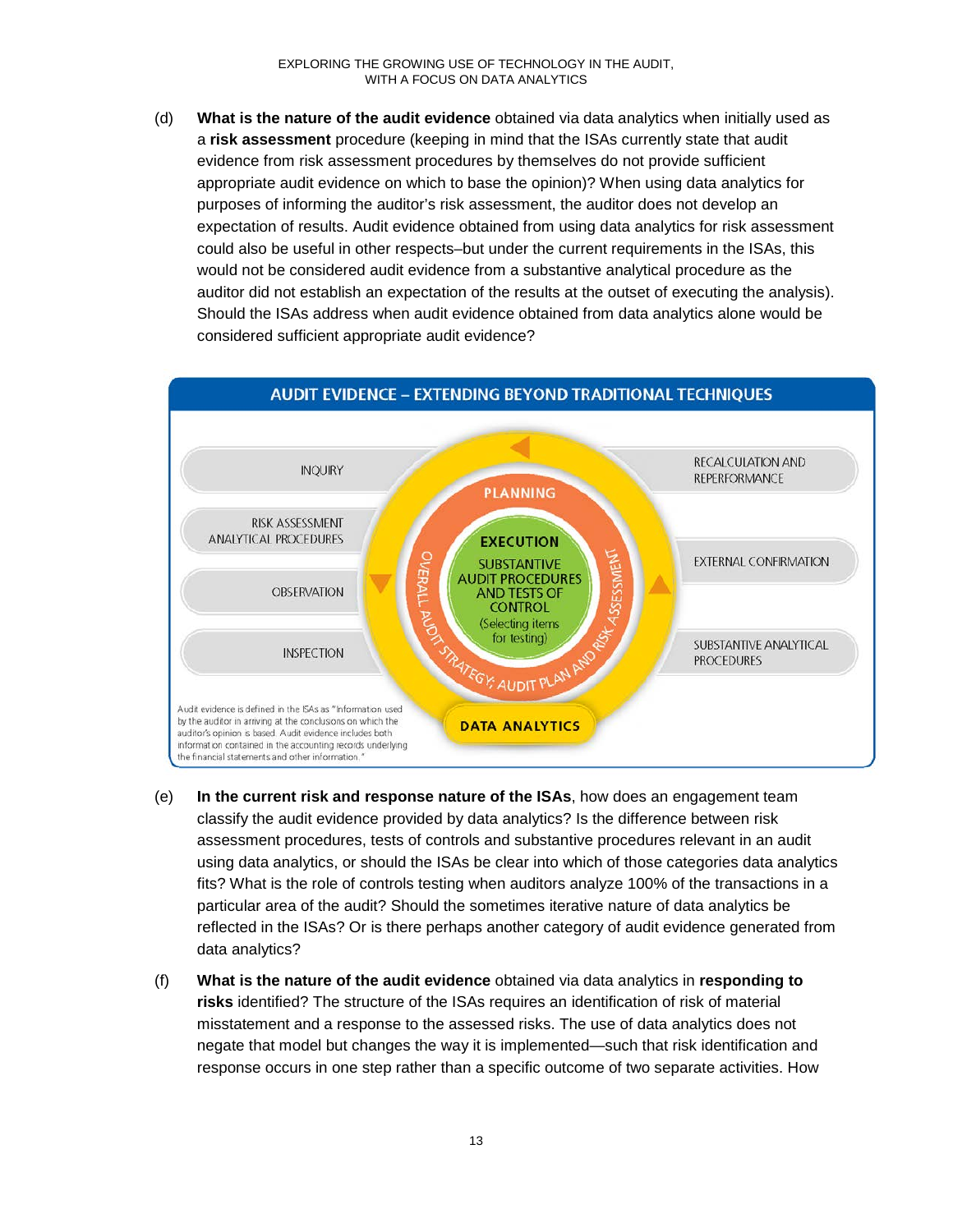does the auditor document how the objectives of the ISAs were met based on the current ISA requirements?

- (g) **What is an appropriate level of work effort for exceptions identified**? Under the current risk-based audit approach, exceptions identified from sampling populations for testing are extrapolated to estimate the impact on the financial statements as a whole. With data analytics, when the auditor has the ability to cover a significantly larger portion of the population (in some cases 100% of the population) and to more accurately estimate the magnitude of the error (in some cases determine the worst possible case of the error), there is uncertainty regarding the extent of the auditor's work effort on outliers identified to determine whether they are in fact exceptions. There may be a high number of outliers identified from the auditor's data analytic procedure, so does the auditor need to test each outlier to confirm whether it is in fact an exception, or can the auditor perform tests of detail on a sample of the outliers and project the extent of the error based on the results of the auditor's testing of that sample? Or, should the auditor be required to perform tests of detail on each of the identified outliers until the unconfirmed amount of outliers is reduced to an amount that would not be considered quantitatively material? In addition, questions remain regarding the level of work effort to substantiate that the auditor has sufficient appropriate audit evidence with respect to the portion of the population where no exceptions were identified.
- (h) **Risk measurement** Using data analytics, the auditor can more effectively and efficiently analyze larger populations of data to inform the auditor's risk assessment. What does the implication of being able to measure the risk for a particular assertion or portion thereof more precisely have on the audit? When the auditor has been able to analyze all transactions in a particular area of the audit for the entire period under audit, what does the auditor need to do to demonstrate or corroborate that unexpected transactions have been adequately addressed in the audit?
- (i) **Challenges in applying the documentation requirements when applying data analytics.** The ISAs do not currently require the auditor to retain all of the information used in selecting items to test, but require the auditor to document the identifying characteristics of the specific items or matter tested. The documentation requirements need not be any different when making use of data analytics. However, there are challenges in how the documentation requirements are applied, including those related to direction, supervision, performance and review, when using data analytics based on the iterative nature of the process to reach a conclusion. Does the engagement team need to include in the audit documentation all of the data and details of all of the routines that have been executed? What is the auditor's responsibility to retain data that was used in the performance of data analytics but that is not directly audit evidence on which the auditor has based conclusions?
- (j) **The importance of auditors establishing quality control processes** over the development of data analytics technology and tools used in an audit and related audit methodology whether this is at the accounting firm level for firm-wide techniques or at the engagement level for custom built analysis. If an auditor makes use of third-party developed data analytics technology and tools, should the auditor be expected to assess the reliability of the technology and tools utilized and, if so, to what extent must this be done?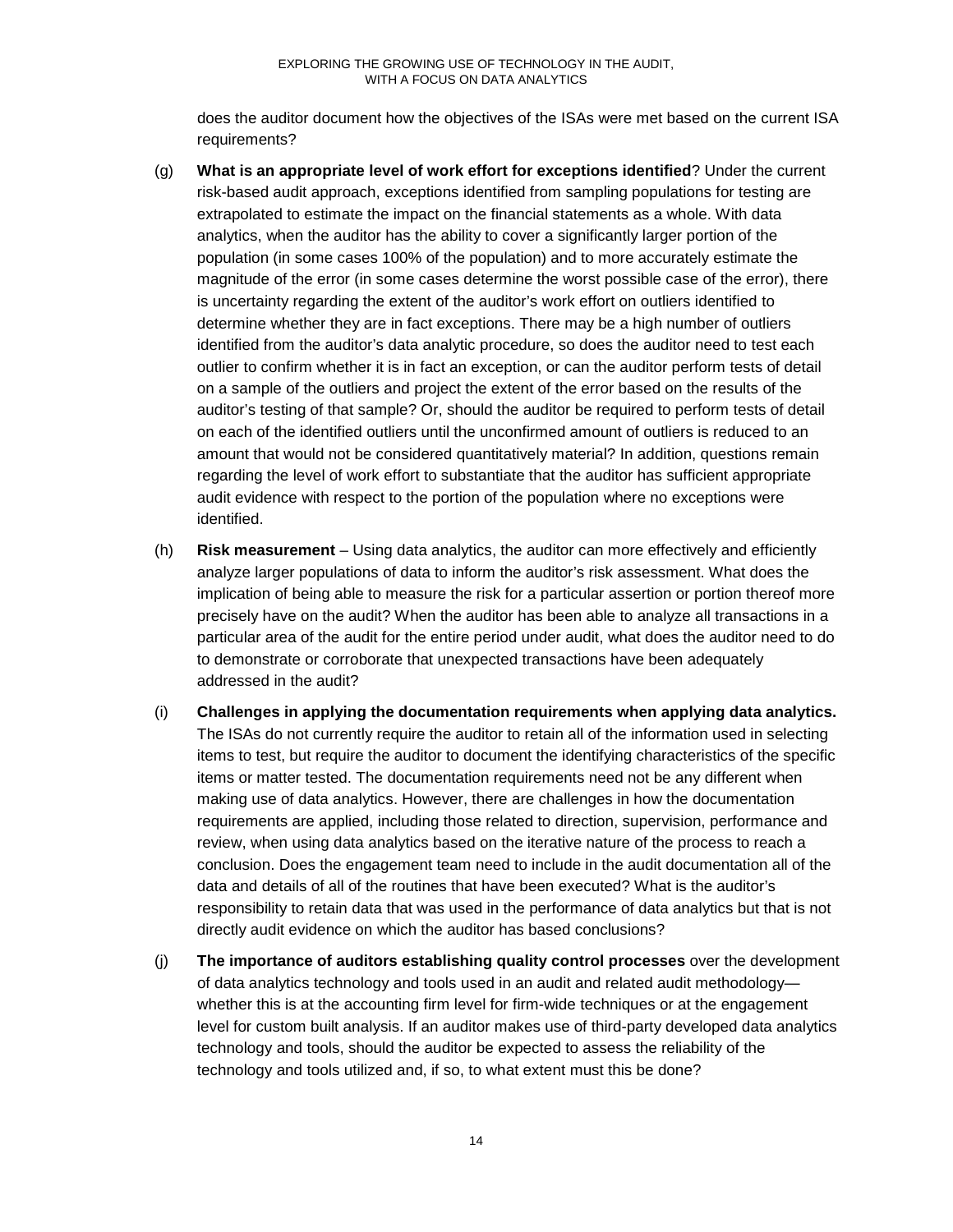## **Considerations Specific to Auditors who Perform Audits of Small- and Medium-Sized Entities (SMEs)**

- Developments in higher-end technology solutions, which previously may have been out of reach for SMEs, are now more attainable when the technological expertise is maintained by a reputable third-party service provider (for instance, in cloud computing environments). SMEs that are using advanced technology to operate their businesses and record their financial transactions may have an expectation that their auditor would be making effective use of technology as well.
- 21. In many respects, there are likely to be some advantages for those auditors that audit SMEs over auditors that audit large entities in using data analytics in the audit. SMEs are more likely to be able to make use of standard / off the shelf financial reporting applications that make access to data easier and potentially provides information of higher quality in relation to the size of the entity.

## **Considerations Specific to Small and Medium Practices (SMPs)**

- $22.$ Data analytics may be an area where many SMPs currently have limited knowledge or experience, but it has the potential to transform the existing audit model. Auditors who are unaware of the developments will be disadvantaged if they are not considering how data analytics could enhance audit quality and improve efficiency.
- There may be perceived technology and investment barriers for SMPs—smaller accounting firms 23. may not be able to make the financial and human capital investment necessary to develop these tools in-house in the same manner as larger accounting firms. However, there are vendors in the marketplace today offering data analytics solutions that SMPs can make effective use of, in some cases as an extension of using software from external providers as a basis for their audit methodologies.

#### **Considerations Specific to Auditors who Perform Audits of Public Sector Entities**

- 24. In public sector entity environments, where the existence of homegrown systems are more prevalent based on the specific nature of the role of these entities, data capture could prove to be challenging and limiting with respect to applying data analytics in the financial statement audit.
- Audits of public sector entities include the audit of the financial statements, but there are numerous other types of audits performed (such as performance audits) that may lend themselves well to data analytics.

#### **The Standard–Setting Path Ahead**

26. The use of data analytics in the audit of financial statements is at an early stage, with auditors exploring how the use of data analytics can be expanded. While audit regulators and oversight bodies are engaging in proactive discussions with auditors on the topic of data analytics, they are just beginning to see its use in the audit through inspection activity. Academic studies of the role that data analytics can play in enhancing audit quality are also underway. Without more information, including solutions to the challenges noted throughout this document, wholesale change to the ISAs in the near term may have unintended consequences (such as inhibiting innovation), due to the fast-paced nature of the developments with data analytics in the audit of financial statements.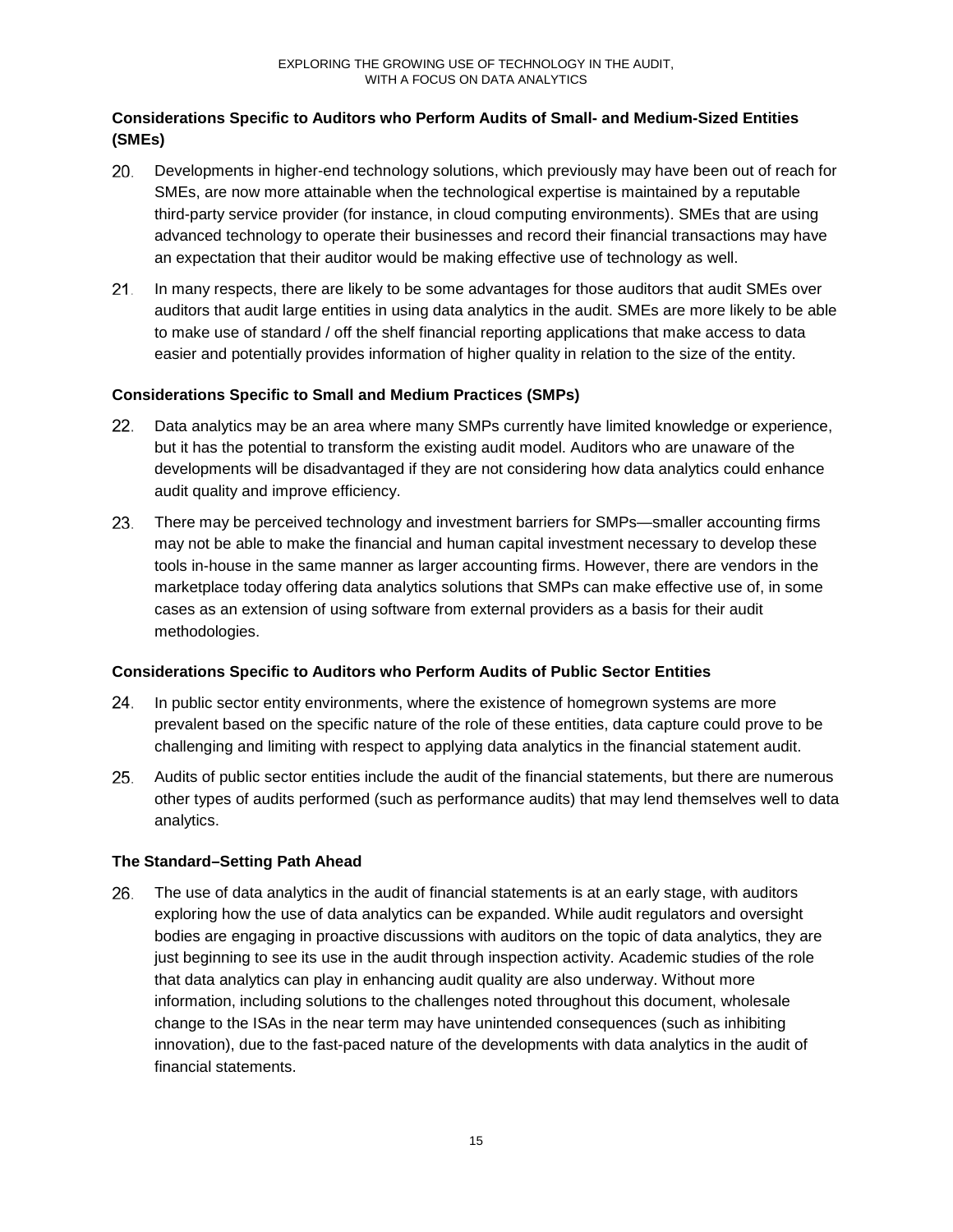$27.$ The IAASB currently has a number of ongoing projects and initiatives, as detailed in its *Work Plan for 2015–2016*. The DAWG anticipates active involvement in some of these ongoing projects to contribute to their further progress, including identifying potential opportunities for the standards likely to be impacted by those projects to make reference to or include language related to data analytics. Such involvement would include sharing the DAWG's findings with the other task forces and working groups. The following are the projects under review by the IAASB where data analytics will have a role.

## *Professional Skepticism*

- 28. Adopting and applying a skeptical mindset is a personal and professional responsibility for every auditor. The application of professional skepticism is influenced by personal traits, including fortitude (i.e., the strength of mind that enables the auditor to deal with matters arising during the course of the audit with courage) and the auditor's competence (e.g., knowledge, skills and experience).
- 29. The use of data analytics in an audit of financial statements will not replace the need for the auditor to exercise appropriate professional judgement and professional skepticism. Strong views have been expressed by the IAASB CAG and at IAASB roundtables<sup>5</sup> about the importance of the auditor having a thorough understanding of the entity and its environment in order to facilitate a high-quality audit in which professional skepticism is appropriately applied.

*The use of data analytics in an audit of financial statements will not replace the need for the auditor to exercise appropriate professional judgement and professional skepticism.*

- 30. The ability of the auditor to analyze data underlying the financial information represented in the financial statements may enable the auditor to have a deeper understanding of what has actually occurred in the financial reporting system—which will be beneficial to the auditor in making inquiries of entity personnel. This may provide the auditor with more granular information to assess the nature of the response to inquiries of entity personnel and have a more robust basis against which to assess the response and, if necessary, challenge the response.
- $31.$ While there are circumstances in which it is appropriate for the auditor to refine their expected outcome, it is important to avoid confirmation bias when performing data analytics. Confirmation bias is the tendency to search for, interpret, favor, and recall information in a way that confirms beliefs, while giving disproportionately less attention to contradictory information. When appropriately exercising professional skepticism, the auditor should take care not to disregard the results of the data analytic merely because they do not appear as the auditor would expect based on the auditor's understanding of the entity's business or the population. Instead, the auditor should use professional judgment and professional skepticism to consider whether the results of the data analytic represent inconsistent or contradictory evidence for which further investigation is necessary.

 <sup>5</sup> IAASB roundtables conducted in connection with the IAASB's Invitation to Comment―*Enhancing Audit Quality in the Public Interest: A Focus on Professional Skepticism, Quality Control and Group Audits*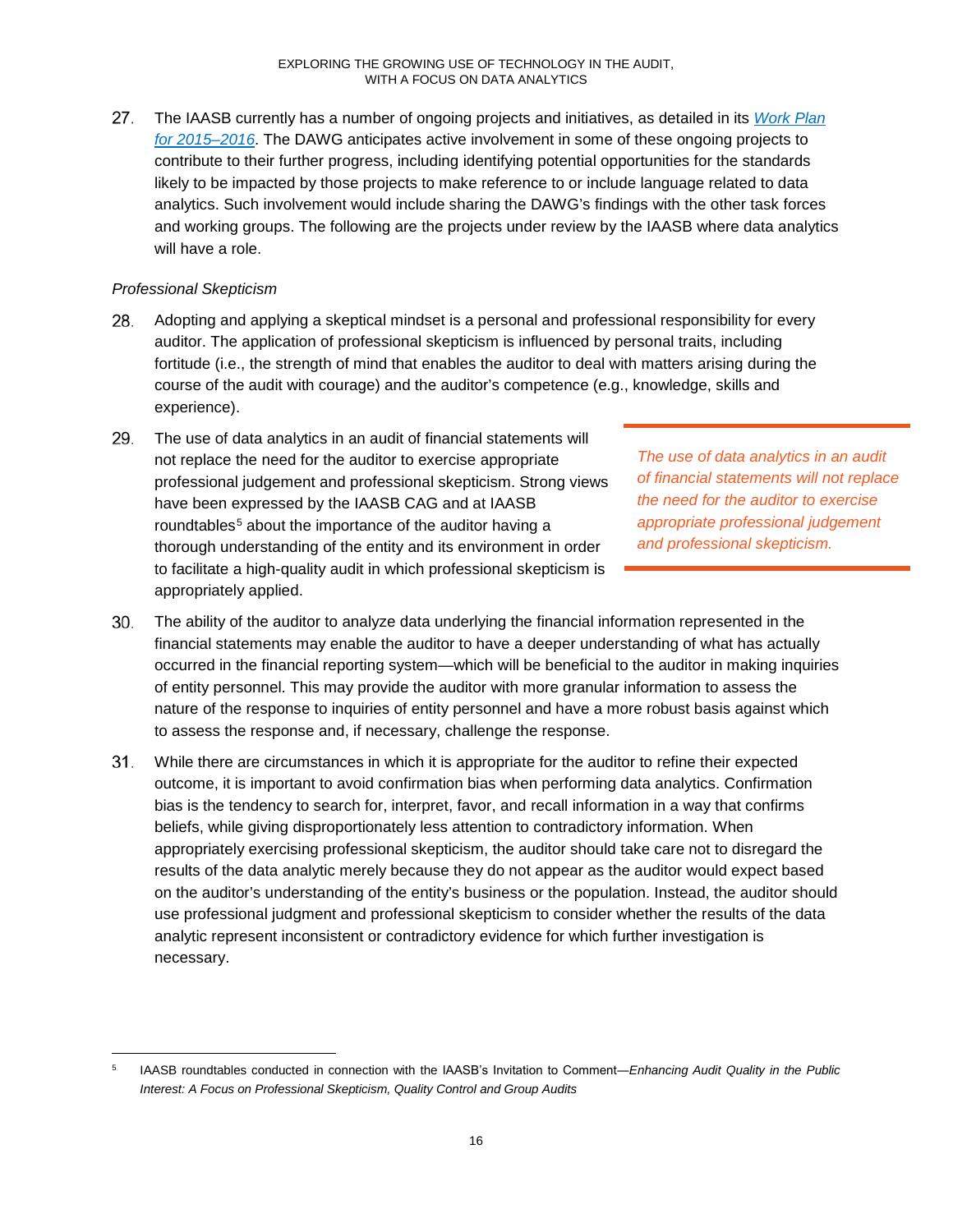## *ISA 315 (Revised)6*

Risk assessment, including the identification of the risks of material misstatement, is fundamental to 32. the performance of an audit in accordance with the ISAs. Data analytics enables auditors to improve the risk assessment process. The ability to analyze large populations can enable the auditor to determine and assess the areas of audit risk earlier in the audit process. Early in 2016, the IAASB established a separate working group to conduct the initial work related to possible revisions to ISA 315 (Revised). The DAWG will continue to coordinate and be directly involved with the activities of that working group, which is expected to set out a standard-setting project proposal for the IAASB's consideration in the near term.

## *Quality Control*

33. The IAASB's quality control project is exploring—among other matters—the potential effects that accounting firms' changing business models and structures have on audit quality. In conducting audits, some auditors use Audit Delivery Models (ADMs) that are different to the traditional engagement team structures. These ADMs are affecting the traditional audit staffing model, with certain specialized expertize being centralized and supporting numerous audit teams. Auditors will need to consider the increased use of technology in executing the audit and how the specialized resources needed in the ADM to enable these techniques are supervised and interact with the engagement teams they support.

*The developments in the area of data analytics have benefited from the developments in technology more broadly.*

34. The developments in the area of data analytics have benefited from the developments in technology more broadly. When using data analytics techniques in an audit, auditors will need to have appropriate controls and processes in place to be sure that the tool is doing what it is supposed to do and developments and changes to the tools are performed in a

controlled manner. Accounting firms have made use of technology to enhance the quality and efficiency of documentation, but now with tools to enable the performance of audit procedures to obtain audit evidence, the integrity of any software or application utilized in data analytics becomes increasingly important.

## *Group Audits*

- $35.$ Many audits today are audits of group financial statements (group audits). Group audits generally involve participation of component auditors<sup>7</sup> who perform work on financial information related to components that comprise the group. Audit risk in a group audit encompasses the possibility that a misstatement at the component level, or across components, is not detected, which might result in the group financial statements being materially misstated.
- Data analytics can help in the following areas of a group audit: 36.
	- (a) Scoping of the group audit—the ability of the group auditor to analyze data from parts of or from the whole group at a more granular level during the audit scoping, planning and risk

 <sup>6</sup> ISA 315 (Revised), *Identifying and Assessing the Risks of Material Misstatement Through Understanding the Entity and Its Environment*

 $7$  A component auditor is an auditor who, at the request of the group engagement team, performs work on the financial information related to a component for the purpose of a group audit.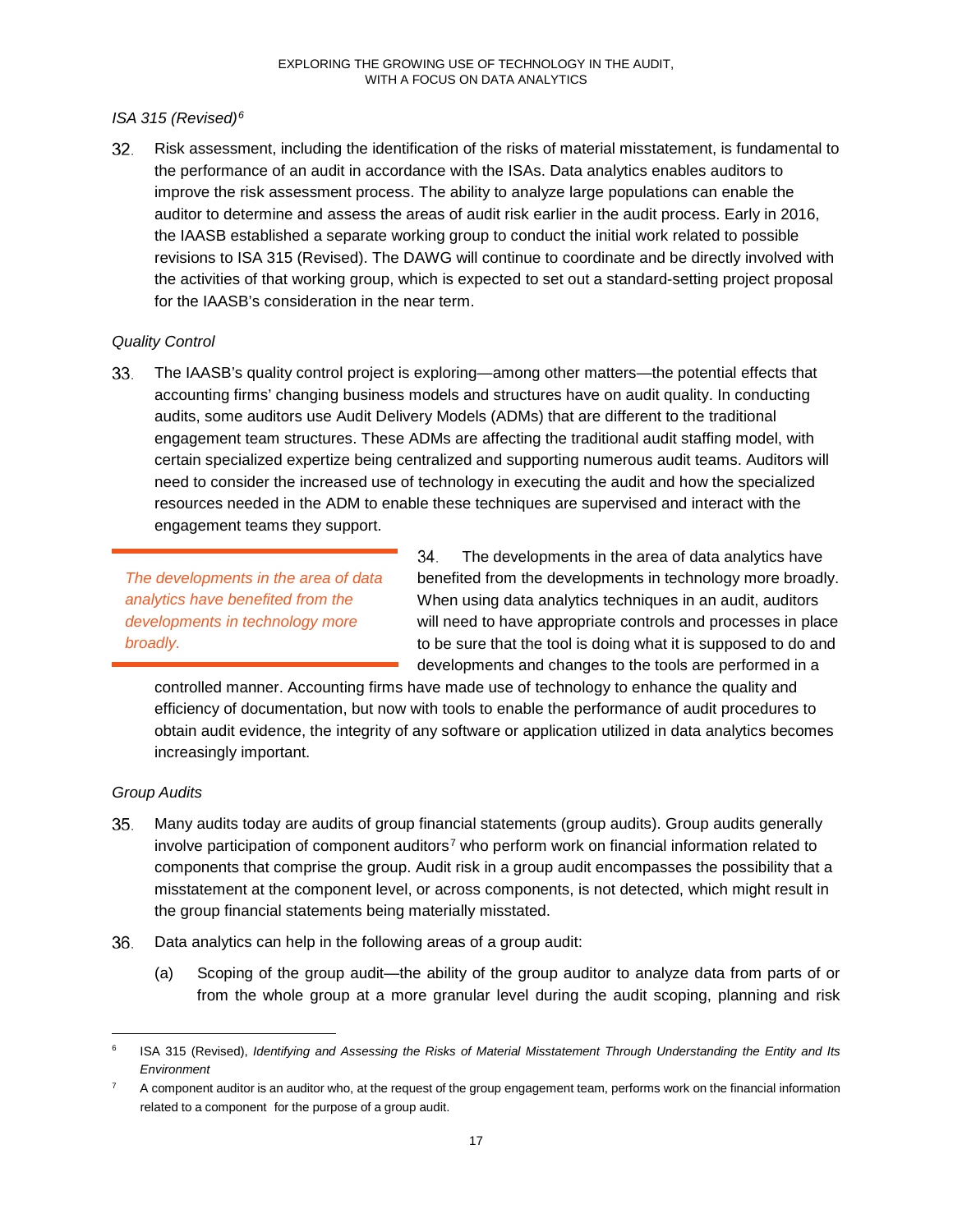assessment phase of the audit, improving the quality and timeliness of information available to the group auditor for decisions about scoping the group audit.

- (b) For components that are not significant components—data analytics enables more effective analytical and other audit procedures to be performed by the auditor in obtaining sufficient appropriate audit evidence.
- (c) In some group audit environments, more of the audit procedures can be centralized and performed by the group auditor, the extent of which will be dependent on how the entity is structured (e.g., the use of integrated technology systems and/or shared service centers facilitates effective use of data analytics).

## *ISA 5408*

- In December 2015, the IAASB approved the commencement of a standard-setting project to revise ISA 540.9 Part of the ISA 540 project involves modernizing the standard to better address the audit of complex, system-generated accounting estimates that may be common, for example, in the banking and insurance industries. Often, these estimates are influenced by large volumes of data, and the ISAs currently require the understanding of the estimate and the controls surrounding the systems that provide the data to develop the accounting estimate. For example:
	- (a) Paragraph 8(c) of ISA 540 requires the auditor to obtain an understanding of how management makes the accounting estimates, and an understanding of the data on which they are based.
	- (b) Paragraph 8(c)(ii) of ISA 540 requires the auditor to obtain an understanding of the relevant controls around the accounting estimate.
	- $\left( c \right)$  IAPN 1000<sup>10</sup> notes that controls are needed to ensure that data is completely and accurately extracted from external sources and from the entity's records and is not tampered with before or during the entity's use of such data.
- 38. Due to the large volumes of data that feed into information systems that are used in models to develop some accounting estimates, use of new data analytics tools may be valuable in addressing audit risks associated with these data sources.

## *Education—with Linkages to the International Accounting Education Standards Board*

The effective use of data analytics in the audit requires the 39. participation of individuals with skillsets different from what the traditional auditor has at their disposal. Data analytics were not contemplated in the education curriculums of many of today's auditors. In the not too distant future, a re-skilling of a relatively

*Data analytics were not contemplated in the education curriculums of many of today's auditors.*

large proportion of today's accountants and auditors will be necessary to realize the potential on a broad scale. Today, auditors are incorporating the needed skills into the engagement team by adding the use of data capture specialists and data scientists to support the engagement teams.

 <sup>8</sup> ISA 540, *Auditing Accounting Estimates, Including Fair Value Accounting Estimates, and Related Disclosures*

<sup>9</sup> *Project proposal: Revision of ISA 540*

<sup>10</sup> International Auditing Practice Note (IAPN) 1000, *Special Considerations in Auditing Financial Instruments*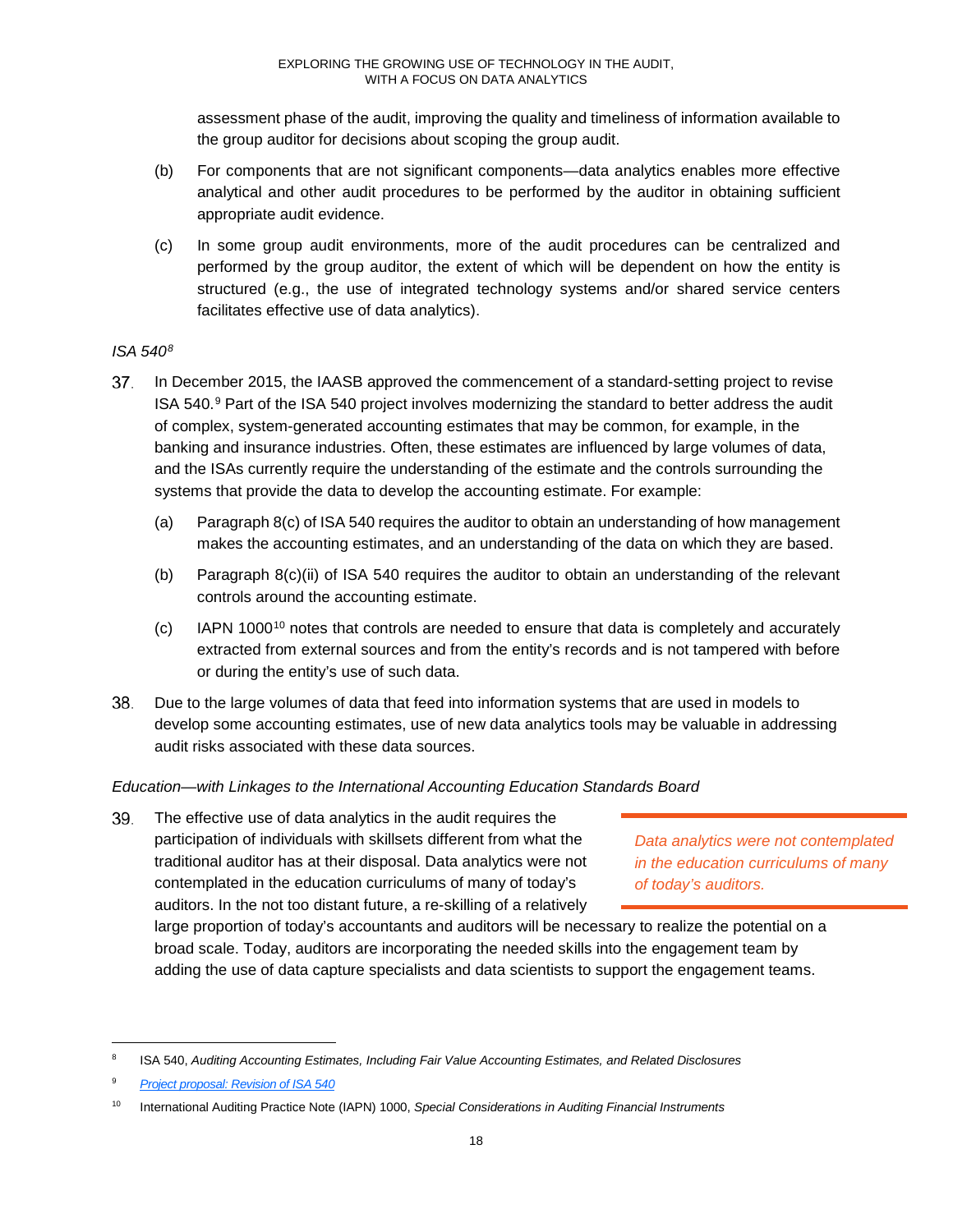*Ethics—with Linkages to the International Ethics Standards Board for Accountants (IESBA)*

The effective use of data analytics in the audit requires the auditor to have access to and, in many 40. cases physically store large volumes of client-sensitive data. While the IESBA's *Code of Ethics for Professional Accountants* addresses confidentiality and independence, there may be a need for interaction with IESBA in these areas.

#### *Other Areas of Impact to Be Assessed by the DAWG*

41. In addition to the areas noted above that are affected by the use of data analytics in the audit, as the DAWG's outreach continues and the use of data analytics in practice expands, the DAWG expects that there will be other areas of the ISAs impacted. These may include impacts to ISA 240,<sup>11</sup> ISA 320,<sup>12</sup> ISA 330,<sup>13</sup> ISA 500,<sup>14</sup> ISA 520 and ISA 530.<sup>15</sup> Specifically with respect to ISA 520, the DAWG is planning to perform an analysis of that standard and how data analytics might be incorporated into that standard.

#### **Next Steps**

42. This journey is evolutionary rather than revolutionary; however, the pace of the evolution is key.

*The IAASB must be careful not to prematurely commence standardsetting activities related to data analytics, especially if doing so could have unintended consequences such as restricting innovation.*

The ISAs need to better address increasing complexity, taking into account the rapidly changing technological developments in both the business and audit environment. The IAASB's stakeholders and the public at large have high expectations of audit quality, and the role of auditors—and are looking for the IAASB to take action. However, the IAASB must be careful not to prematurely commence standard-setting activities related to data analytics, especially if doing so could have unintended consequences—such as restricting innovation.

- 43. The responsibility for performing quality audits of financial statements rests with auditors. However, audit quality is best achieved in an environment where there is support from, and appropriate interactions among, participants in the financial reporting supply chain. The IAASB is not the only organization that can influence audit quality. As the global auditing standard setter, we encourage cooperation and debate among regulators, policymakers, national auditing standard setters and other stakeholders.
- 44. The IAASB and the DAWG are interested in the stakeholder feedback to the request for input questions on page 1. In the interim, the DAWG will continue:
	- To explore and understand how the use of technology and more specifically, data analytics, is able to enhance audit quality and clearly articulate this for stakeholders (retaining the audit's place in the financial reporting chain by enhancing the reliability of the audit in an increasingly technology driven environment).

 <sup>11</sup> ISA 240, *The Auditor's Responsibilities Relating to Fraud in an Audit of Financial Statements*

<sup>12</sup> ISA 320, *Materiality in Planning and Performing An Audit*

<sup>13</sup> ISA 330, *The Auditor's Procedures in Response to Assessed Risks*

<sup>14</sup> ISA 500, *Audit Evidence*

<sup>15</sup> ISA 520, *Audit Sampling*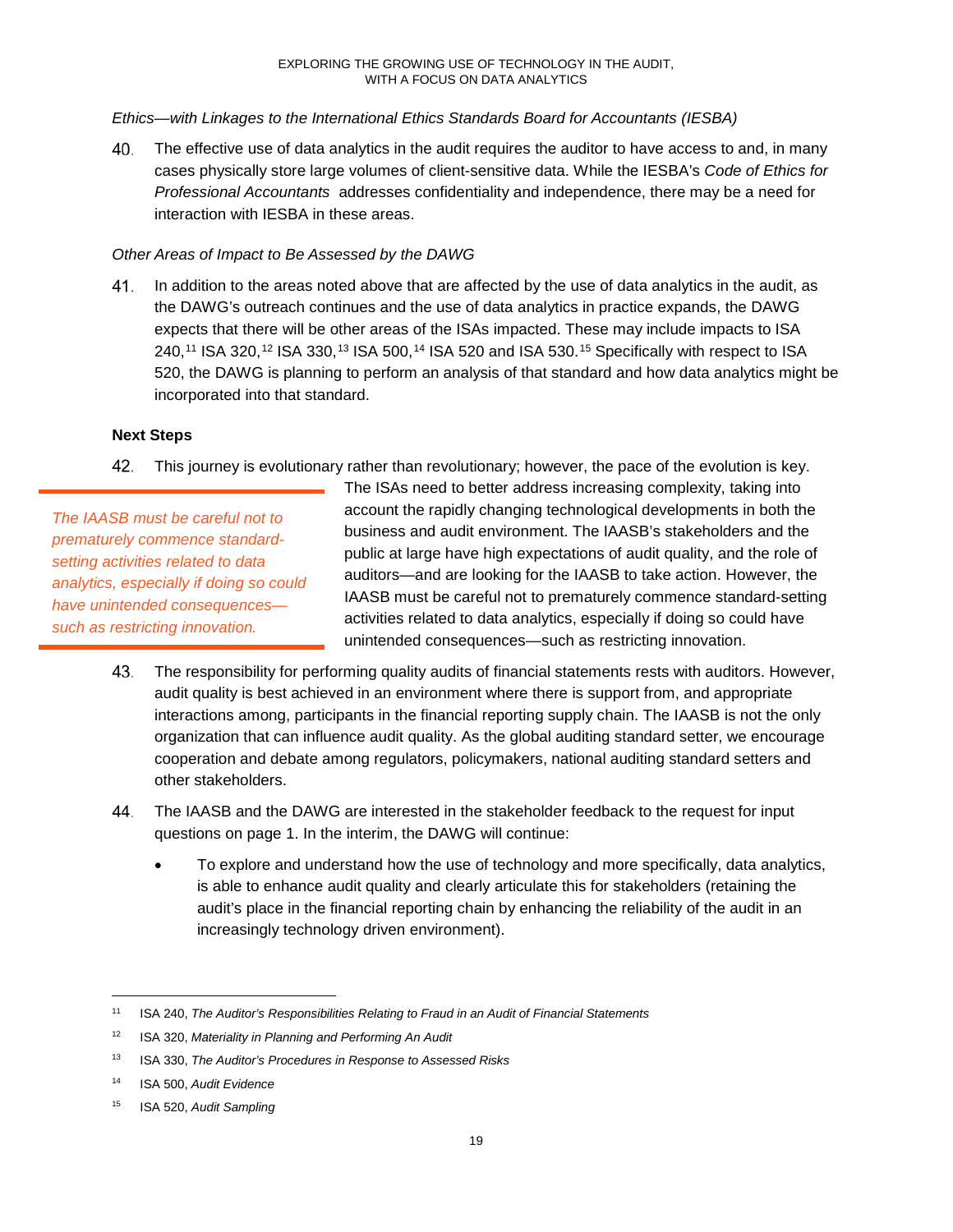- Its dialogue with accounting firms of all sizes, regulators and audit oversight authorities, preparers, investors, those charged with governance, national auditing standard setters and other relevant stakeholders in the external reporting supply chain to further understand relevant issues and to leverage the work that has been done by others. This dialogue will also help the IAASB to understand how auditors are innovating to meet emerging stakeholder expectations of enhancing audit quality in the public interest. In this regard, the IAASB intends to form a **project advisory panel** to help it consider feedback to this Request for Input and keep the Board informed about developments in this important area.
- 45. The DAWG will be actively involved in the IAASB's current projects (specifically professional skepticism, ISA 315 (Revised), quality control, group audits and ISA 540) to contribute to the further progress of those projects, including where the standards addressed by those projects might make reference to or include language related to data analytics.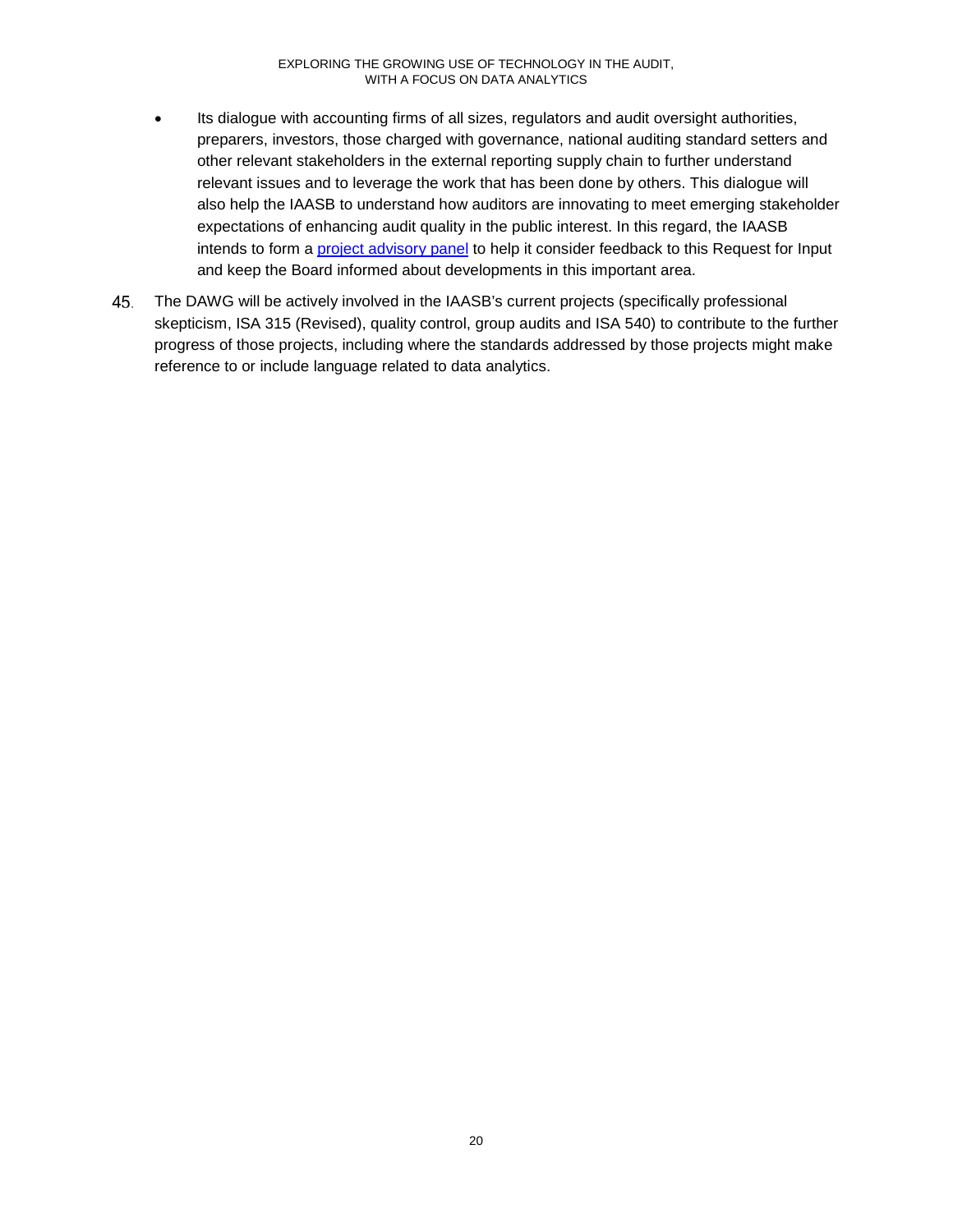## **Appendix**

## **Additional Resources**

Based on its outreach performed to date, the following initiatives have been identified relevant to the DAWG's work. In addition to the specific initiatives below, the DAWG is aware that other NSS, including the U.S. Public Company Accounting Oversight Board, are monitoring developments in practice in their respective jurisdictions.

## *Rutgers16 AICPA Data Analytics Research Initiative*

Established in December 2015, the Rutgers AICPA Data Analytics Research Initiative will undertake research projects that will focus on the potential for further integration of analytics into the audit process at a foundational level, in an effort to enhance audit quality. The scope of the research will encompass the testing of theory and methodology to inform the development of professional guidance on the application of audit data analytics.

## *Institute of Chartered Accountants of England and Wales (ICAEW)*

Initially through a series of articles, the ICAEW is engaging in a dialogue with its members regarding the topic of data analytics. The first publication in a series of expected publications is titled "Data Analytics: International Auditing Perspectives", and explores data analytics in the audit, covering topics such as:

- What data analytics can do and how they contribute to audit quality.
- Routines, tools and solutions: technical challenges.
- Work in progress and looking forward.

The ICAEW's objectives through this series of papers is to facilitate a dialogue among auditors and audit regulators and generally raise the level of awareness (particularly with audit committee members) with respect to the use of data analytics in the audit.

## *Chartered Professional Accountants of Canada (CPA Canada)*

CPA Canada has an Audit Data Analytics Committee focused on conducting research, delivering quality thought leadership and non-authoritative audit guidance in regard to the use of data analytics in the audit of the financial statements. The Committee's membership comprises professionals with expertise, experience and an interest in data analytics as it affects the public accounting profession, including members from accounting firms, private and public sector, and academia.

CPA Canada has just published its first Audit Data Analytics Alert—Keeping up with the Pace of Change, which explores data analytics and the drivers, opportunities and hurdles to overcome in integrating more extensive use of data analytics into the audit of financial statements (available in English and French). CPA Canada is currently working on two publications and is conducting a research study about audit practitioner's use of data analytics in the audit of the financial statements. More information is available on the CPA Canada website.

Rutgers Business School, New Jersey, USA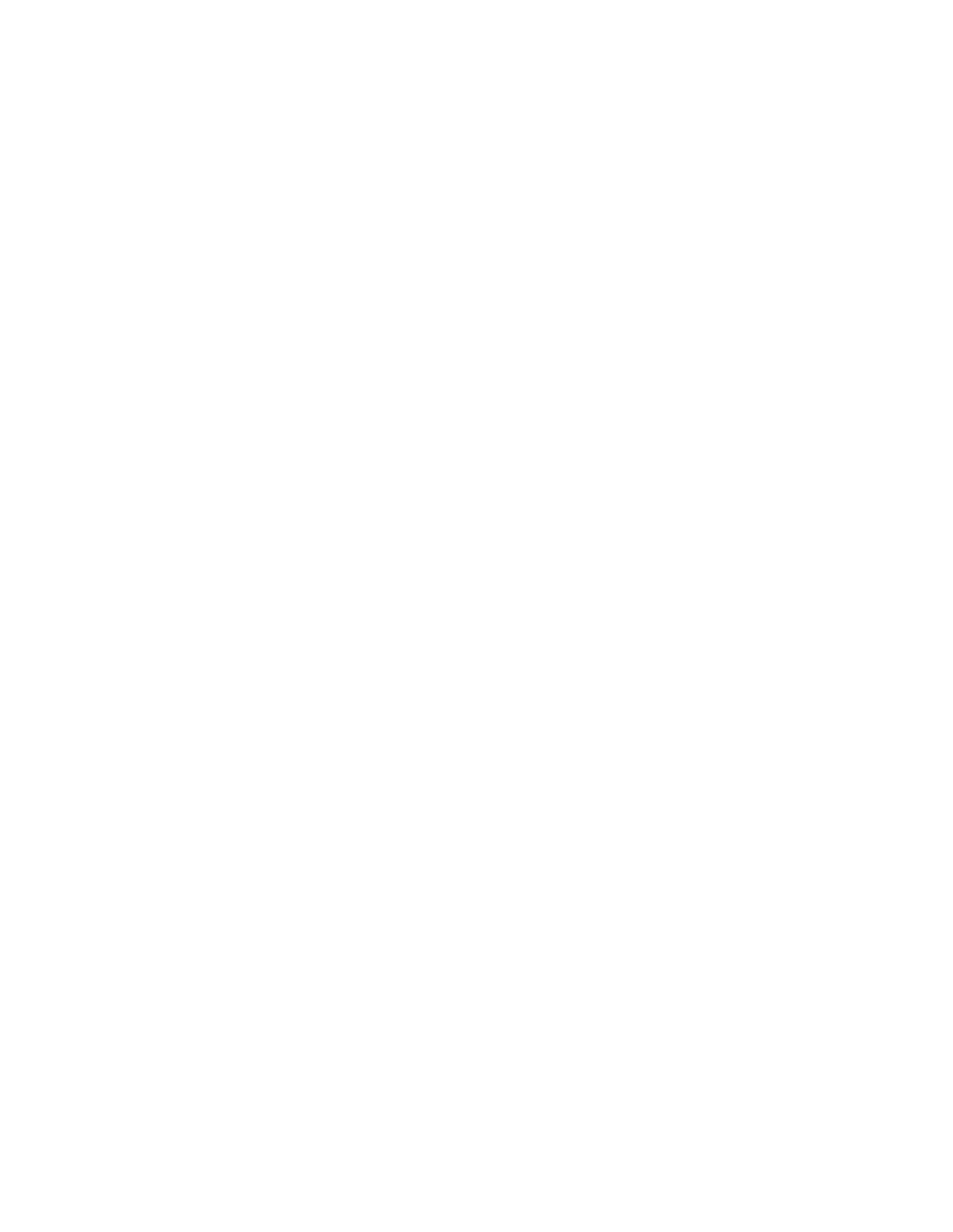The structures and processes that support the operations of the IAASB are facilitated by the International Federation of Accountants<sup>®</sup> or IFAC<sup>®</sup>.

The IAASB and IFAC do not accept responsibility for loss caused to any person who acts or refrains from acting in reliance on the material in this publication, whether such loss is caused by negligence or otherwise.

International Standards on Auditing, International Standards on Assurance Engagements, International Standards on Review Engagements, International Standards on Related Services, International Standards on Quality Control, International Auditing Practice Notes, Exposure Drafts, Consultation Papers, and other IAASB publications are published by, and copyright of, IFAC.

Copyright © September 2016 by IFAC. All rights reserved. Permission is granted to make copies of this work to achieve maximum exposure and feedback provided that each copy bears the following credit line: *"Copyright © September 2016 by the International Federation of Accountants® or IFAC®. All rights reserved. Used with permission of IFAC. Permission is granted to make copies of this work to achieve maximum exposure and feedback."*

The 'International Auditing and Assurance Standards Board', 'International Standards on Auditing', 'International Standards on Assurance Engagements', 'International Standards on Review Engagements', 'International Standards on Related Services', 'International Standards on Quality Control', 'International Auditing Practice Notes', 'IAASB', 'ISA', 'ISAE', 'ISRE', 'ISRS', 'ISQC', 'IAPN', and IAASB logo are trademarks of IFAC, or registered trademarks and service marks of IFAC in the US and other countries.

For copyright, trademark, and permissions information, please go to permissions or contact permissions@ifac.org.